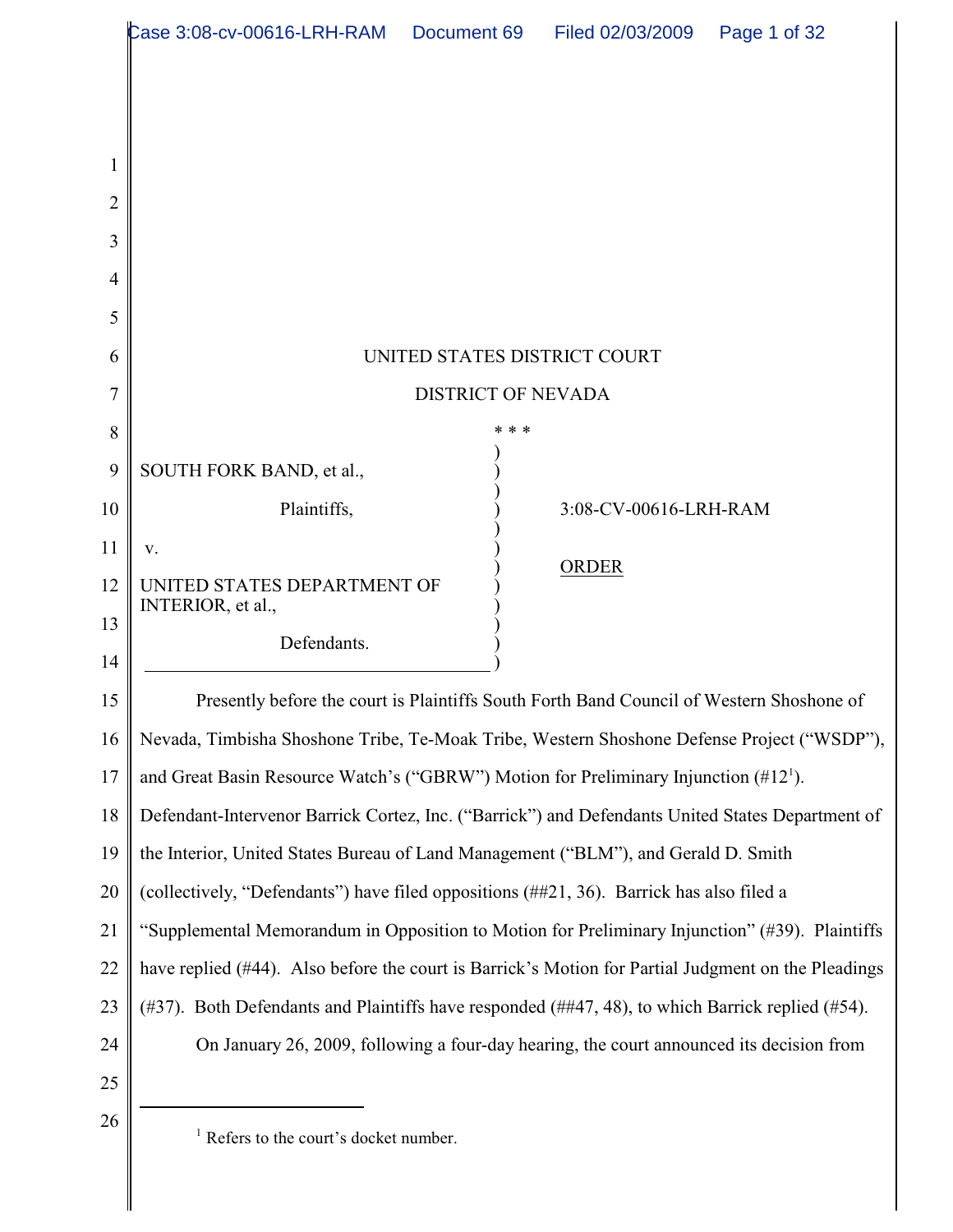1 2 3 the bench, denying Plaintiffs' Motion for Preliminary Injunction (#12) and denying Barrick's Motion for Partial Judgment on the Pleadings (#37). As the court indicated at that time, this order serves to clarify and explain in greater detail the court's ruling.

4

## **I. Facts and Procedural History**

5 6 7 8 9 10 11 Barrick, a subsidiary of Barrick Gold U.S., Inc. and Barrick Gold Corporation, Inc., manages the Cortez Joint Venture, a gold mining and processing operation in Lander County, Nevada. Barrick seeks to construct and operate the Cortez Hills Expansion Project ("Project"), which will include the development of new facilities, as well as an expansion of an existing openpit gold mining and processing operation at the Cortez Gold Mines Operations Area. Currently, Barrick operates three additional facilities in the area, including the Pipeline Complex, Cortez Complex, and Gold Acres Complex.

12 13 14 15 16 17 18 The Project includes development of surface and underground mining operations associated with the Cortez Hills and Pediment area near Mt. Tenabo. The Project also includes expansion of mining operations at the existing Cortez Mine and the Pipeline Mine.<sup>2</sup> The majority of ore and waste rock associated with the Project will come from the Cortez Hills area. As approved, the Project permits the Cortez Hills open pit to reach a depth of approximately 2000 feet and cover an area of approximately 850 acres. The anticipated life of the mine is approximately ten years of active mining, followed by three years of ore processing, site closure and reclamation.

19 20 21 22 23 The Project will also include the construction of two new heap leach pads and associated processing facilities, the expansion of two existing waste rock (piles of rock not currently planned to be processed as ore) disposal areas, the construction of three new waste rock disposal areas, the expansion of one existing mill, the expansion of one existing tailings facility, the construction of an overland conveyer with associated crusher and stockpile, the development and expansion of a

<sup>25</sup> 26 <sup>2</sup> Cortez plans first to develop mining operations at the Cortez Hills and Pediment area, and in several years expand mining operations at the Cortez Mine and the Pipeline Mine.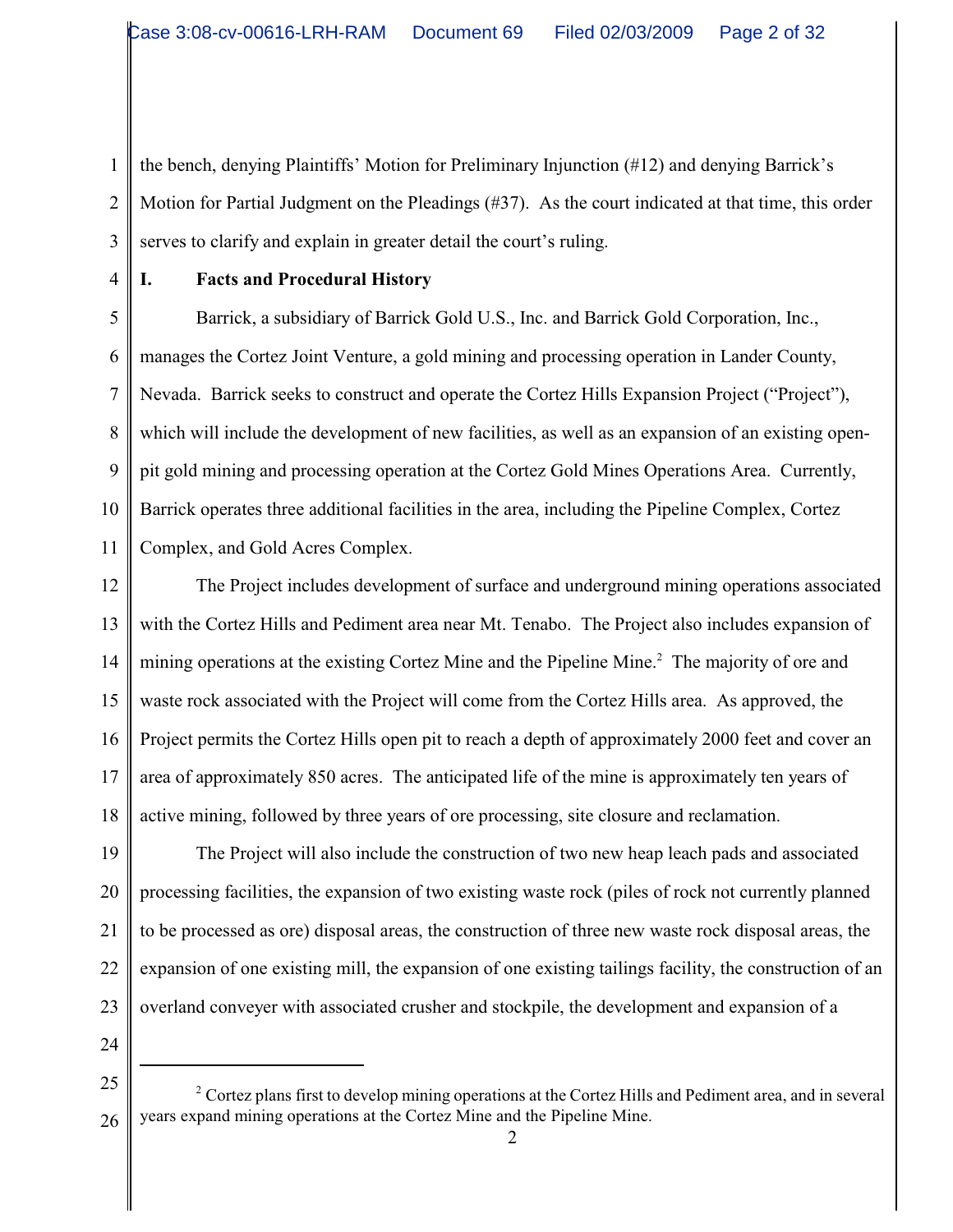1 2 dewatering system to allow mining to take place, and the relocation of portions of two county roads and a transmission line.

3 4 5 6 7 8 The Project boundary encompasses approximately 57,058 acres. Of that, approximately 6,692 new acres will be disturbed. In particular, the Project will disturb approximately 6,571 of public lands administered by the BLM and approximately 221 acres of Cortez's private land. Thus, the majority of new disturbance from the Project (approximately 97%) will be located on public lands administered by the BLM Battle Mountain District. The Project is located entirely within the territory of the Western Shoshone Nation, and includes the slopes of Mt. Tenabo.

9 10 11 12 13 As approved by BLM, the Project, including operations at or near the Cortez Hills area and the additional, future operations at the Pipeline and Cortez Mines, will result in approximately 1,577 million tons of waste rock to be placed in new or existing waste rock facilities, 170 million tons of ore, including five million tons of refractory ore to be sold to a third party, and 112 million tons of heap leach ore.

14 15 16 17 18 19 20 To date, Barrick has invested approximately \$380 million in the Project and expects to invest approximately \$290 million more through the Project's completion. If permitted to proceed, Barrick intends to expend approximately \$640,000 per day on the Project over the next fifteen months. Barrick expects that the Project will require approximately 250 employees. In addition to those employees, Barrick expects to hire approximately fifty contractors, who Barrick believes will have a total of approximately 300 employees. In total, Barrick anticipates that it will extract approximately six to seven billion dollars worth of gold from the Project.

21 22 23 24 25 Regardless of BLM's approval of the Project, Cortez may continue to operate the Pipeline Mine and associated facilities, as well as the Cortez Hills underground mine. At the Pipeline Complex, mining and ore processing are to continue through 2014, with on-going ore-processing, closure, and reclamation continuing through 2017. The Complex currently employs approximately 470 individuals. The Cortez Hills underground mine would continue through 2011 at its current

26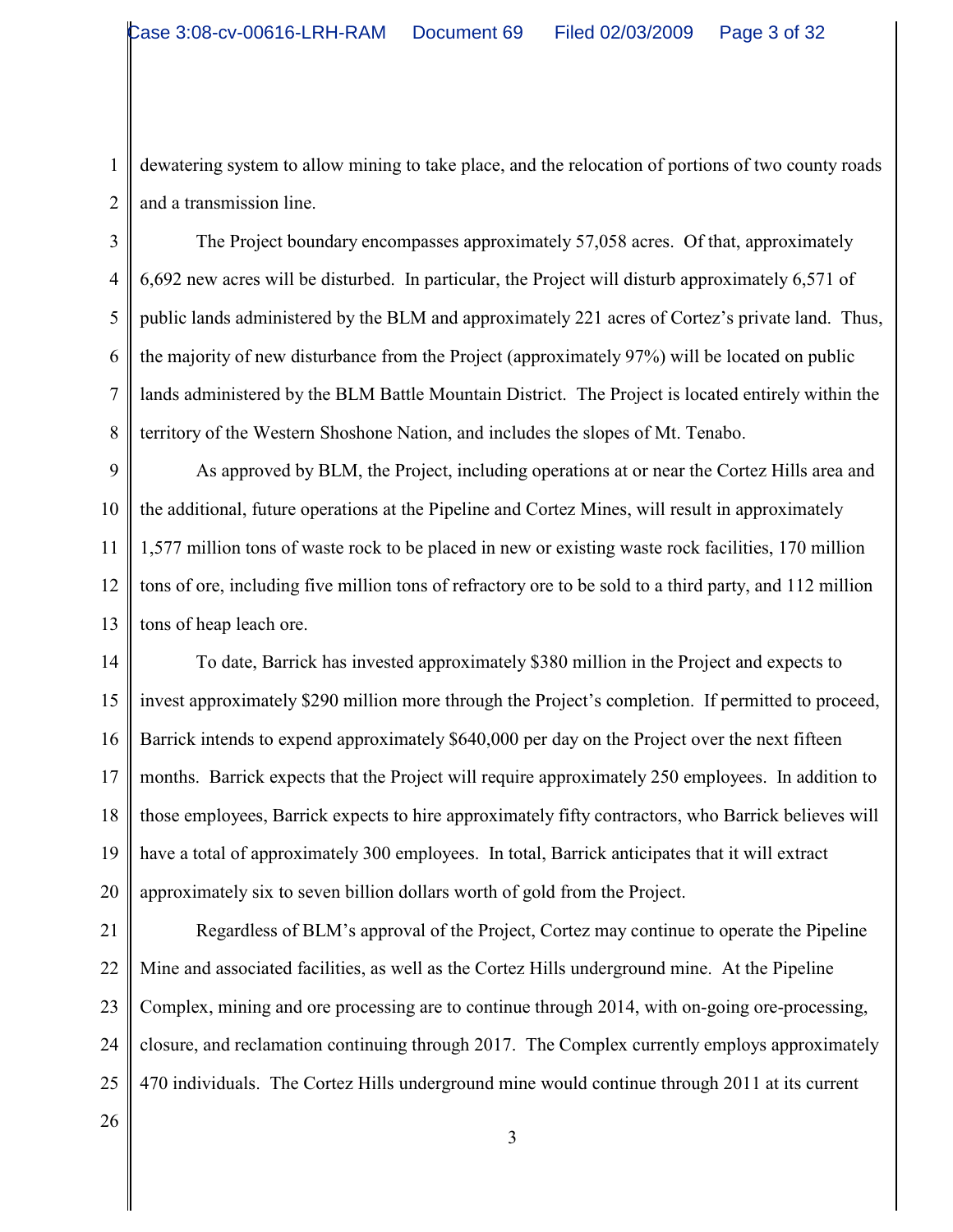1 employment level of 55 to 65 employees.

2 3 4 5 6 On December 2, 2005, BLM published in the Federal Register a Notice of Intent to Prepare an Environmental Impact Statement ("EIS") on the Project. 70 Fed. Reg. 72308 (2005). On December 19 and 20, 2005, BLM held public meetings for the EIS in Crescent Valley and Battle Mountain, Nevada, respectfully, and solicited a number of interested entities, including Plaintiffs, for their views on the Project.

7 8 9 10 On October 5, 2007, the Draft EIS Notice of Availability was published in the Federal Register, initiating a sixty-day public comment period. During that time BLM held two public meetings and received over 6,000 letters and postcards and nearly 12,000 petition signatures opposing the Project.

11 12 13 14 15 16 17 The Draft EIS reviewed the following four alternatives representing different operational configurations for the Project: (1) Cortez's Proposed Action; (2) the Grass Valley Heap Leach Alternative; (3) the Crescent Valley Waste Rock Alternative; and (4) the Cortez Hills Complex Underground Mine Alternative. The Draft EIS also considered a "no-action alternative," which would permit Cortez to continue its current operations in the Crescent Valley, but would not authorize new facilities at Mt. Tenabo. The Final EIS considered the above alternatives, as well as the Revised Cortez Hills Pit Design Alternative.

18 19 20 21 22 On October 3, 2008, the Final EIS Notice of Availability was published in the Federal Register, initiating a thirty-day review period. During the review period, BLM received approximately 6,000 letters, postcards, and emails. BLM considered this input, but concluded that the input did not identify or present any significant new information or change in circumstances that would warrant additional analysis.

23 24 25 On November 12, 2008, BLM issued its Record of Decision ("ROD") for the Project. In the ROD, BLM selected Cortez's "Proposed Action . . . with the Revised Cortez Hills Pit Design Alternative for the Cortez Hills Complex facilities, and the mitigation measures specified in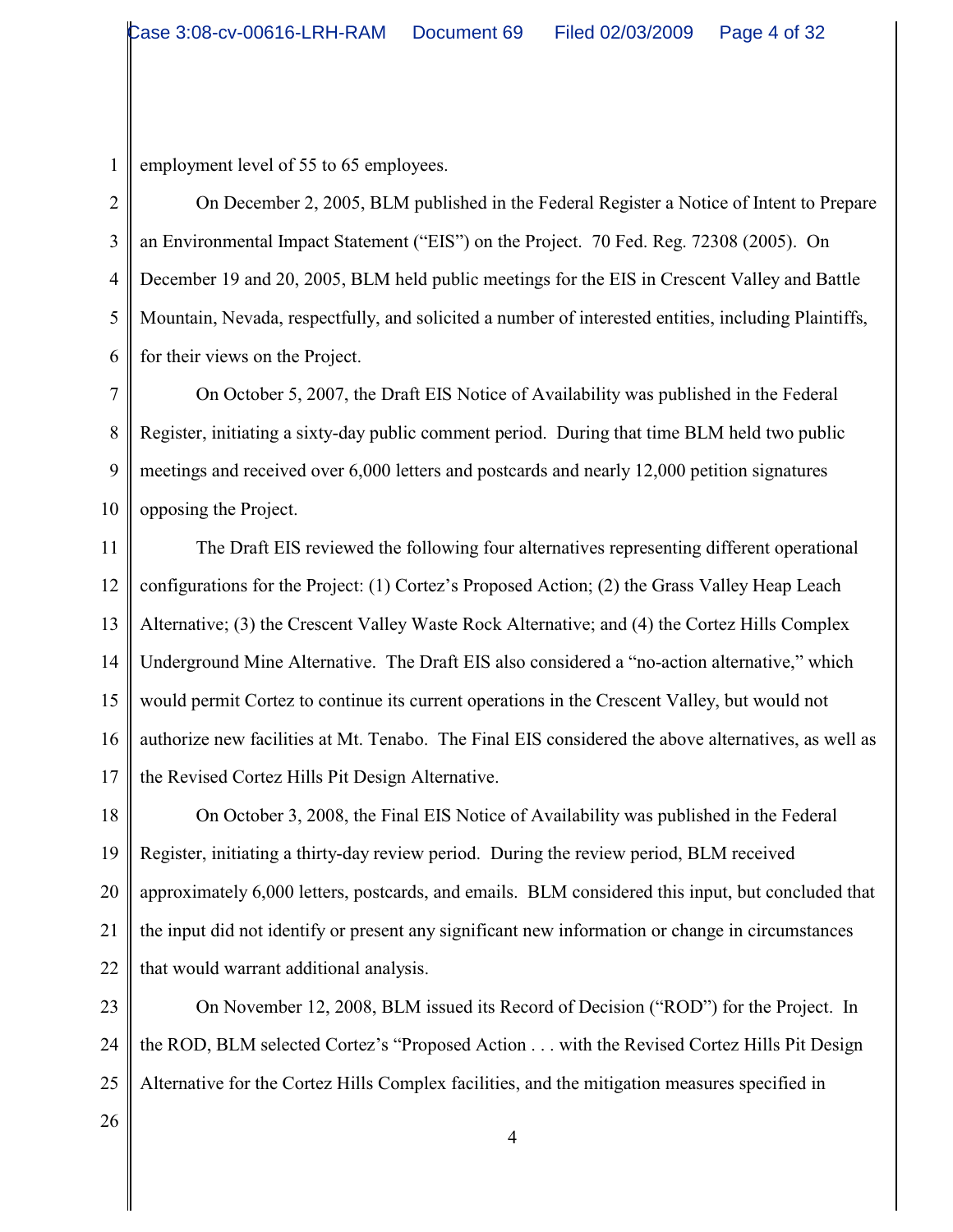Chapter 3.0 of the Final EIS, as the BLM's Preferred Alternative." ROD at 3.

# **II. Legal Standard**

# **A. Preliminary Injunction**

4 5 6 7 8 9 10 A preliminary injunction is an "extraordinary remedy that may only be awarded upon a clear showing that the plaintiff is entitled to such relief." *Winters v. Natural Res. Def. Council*, 129 S. Ct. 365, 376 (2008) (*citing Mazurek v. Armstrong*, 520 U.S. 968, 972 (1997) (per curiam)). To succeed, a plaintiff seeking a preliminary injunction must establish the following: (1) a likelihood of success on the merits; (2) a likelihood of irreparable injury to the plaintiff if injunctive relief is not granted; (3) a balance of hardships favoring the plaintiff; and (4) advancement of the public interest. *Id.* (citations omitted).

11

1

2

3

# **B. Motion For Judgment On The Pleadings**

12 13 14 15 16 17 18 19 20 Rule 12© of the Federal Rules of Civil Procedure provides, "[a]fter the pleadings are closed but within such time as not to delay the trial, any party may move for judgment on the pleadings." Fed. R. Civ. P. 12©. "Judgment on the pleadings is proper when there are no issues of material fact, and the moving party is entitled to judgment as a matter of law." *General Conference Corp. of Seventh Day Adventists v. Seventh Day Adventist Congregational Church*, 887 F.2d 228, 230 (9th Cir. 1989) (citing Fed. R. Civ. P. 12©). "The Motion for a judgment on the pleadings only has utility when all material allegations of fact are admitted or not controverted in the pleadings and only questions of law remain to be decided by the district court." 5C Charles Alan Wright & Arthur R. Miller, *Federal Practice and Procedure* § 1367 (3d. Ed. 2004).

21

22 23 24 25 "In ruling on a motion for judgment on the pleadings, district courts must accept all material allegations of fact alleged in the complaint as true, and resolve all doubts in favor of the non-moving party." *Religious Tech. Ctr. v. Netcom On-Line Comm. Servs., Inc.,* 907 F.Supp. 1361, 1381 (N.D. Cal. 1995). Judgment on the pleadings is improper if the district court must go beyond the pleadings to resolve an issue. *Hal Roach Studios v. Richard Feiner & Co.*, 896 F.2d 1542,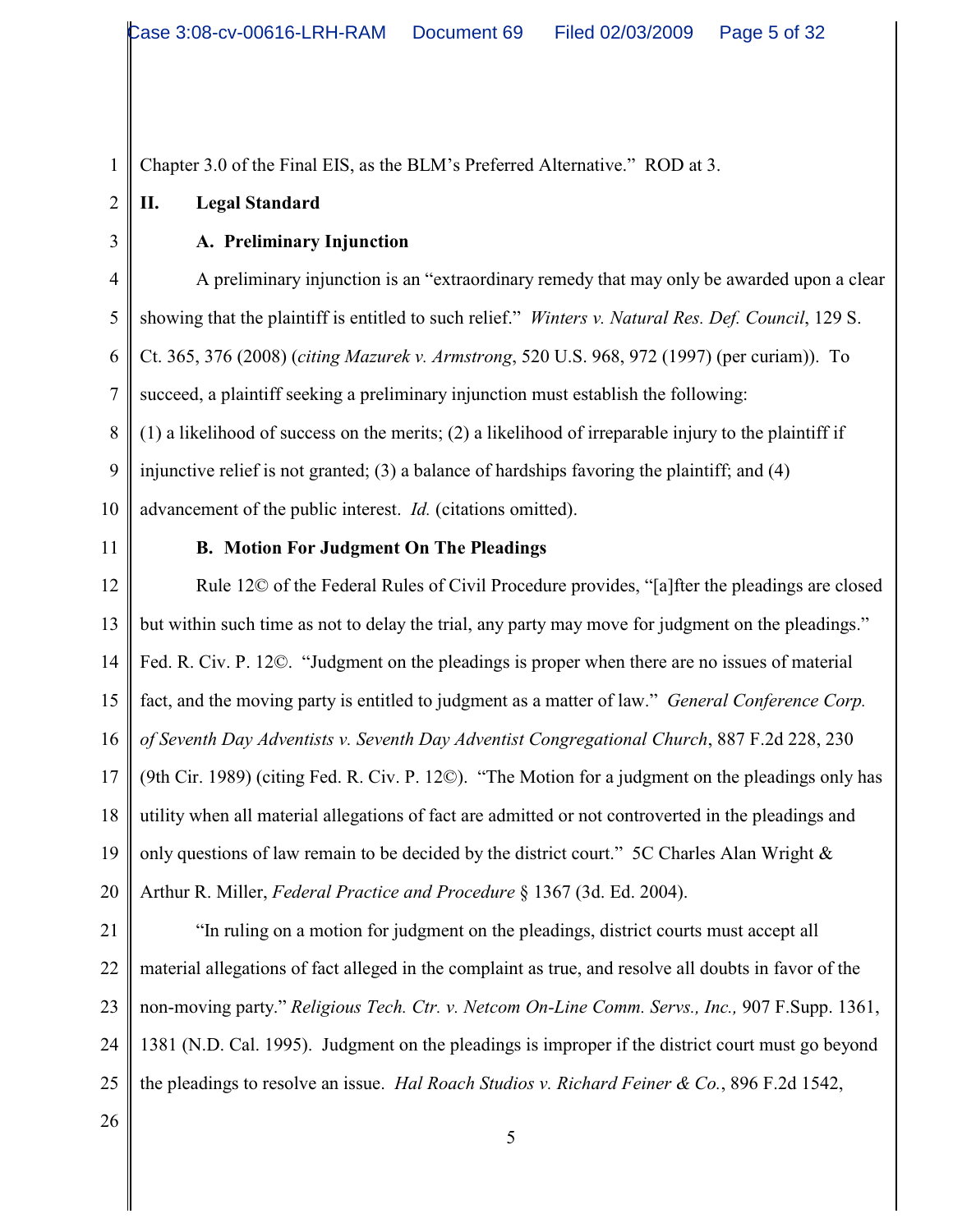1550 (9th Cir. 1989). Under such circumstances, summary judgment is the proper procedure. *Id.* **III. Discussion**

3 4 5 6 7 8 In the complaint, Plaintiffs allege violations of the Religious Freedom Restoration Act ("RFRA"), the Federal Land Policy and Management Act ("FLPMA"), and the National Environmental Policy Act ("NEPA").<sup>3</sup> The court first will consider Plaintiffs' likelihood of success on the merits of each claim. In its discussion of RFRA, the court will also consider Barrick's motion for judgment on the pleadings. The court will then consider the remaining factors pertinent to the preliminary injunction inquiry.

9

1

2

### **A. Religious Freedom Restoration Act**

10 11 12 13 14 15 Defendants argue that Plaintiffs' RFRA claim will fail for the following four reasons: (1) RFRA does not apply to the federal government's management of its own land; (2) Plaintiffs lack standing to assert the RFRA claim; (3) Plaintiffs cannot demonstrate that the government action at issue substantially burdens the exercise of their religion in violation of RFRA; and (4) in the complaint, Plaintiffs have failed to sufficiently allege a substantial burden to the exercise of their religion. The court will address each of these arguments below.

16

# **1. Application of RFRA**

17 18 19 20 21 22 23 As a preliminary matter, Barrick argues that the RFRA claim must fail because RFRA does not apply to the federal government's management of its own land. In support of this proposition, Barrick cites *Lyng v. Northwest Indian Cemetery Protective Ass'n*, 485 U.S. 439 (1988), and *Navajo Nation v. United States Forest Serv.*, 535 F.3d 1058, 1068 (9th Cir. 2008). However, neither of these cases indicate that RFRA or the corresponding compelling interest test never apply to the government's management of its own land. In *Lyng*, a free exercise case predating the enactment of RFRA, the Supreme Court held that the government was not required to demonstrate

<sup>25</sup> 26  $3$  Plaintiffs also allege a violation of the trust responsibility owed to the Western Shoshone. However, in its motion for preliminary injunction, Plaintiffs do not address this claim.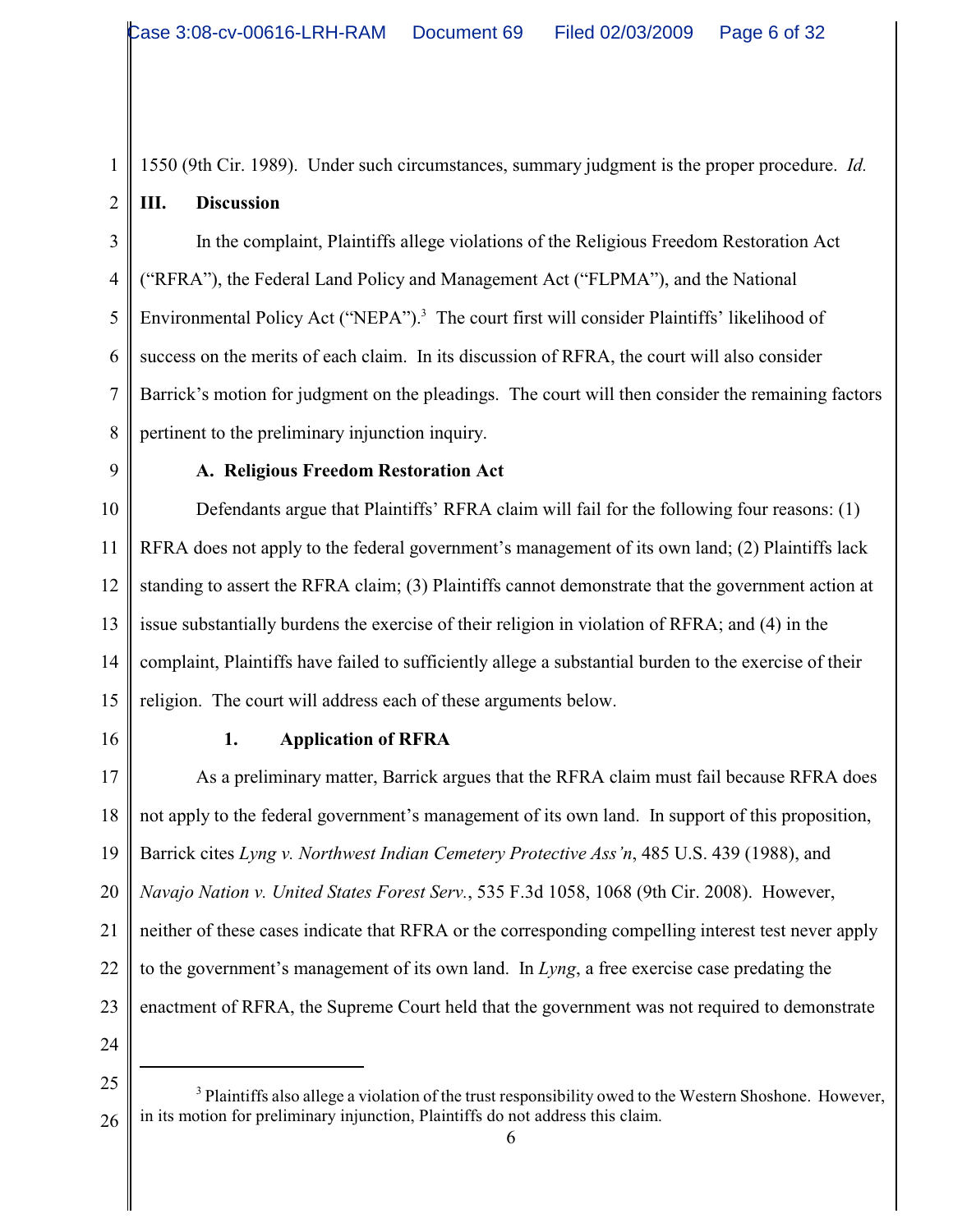1 2 3 4 a compelling interest because the government's actions did not impose a burden heavy enough on the plaintiffs' exercise of religion. 485 U.S. at 447-49. Thus, in a case involving the government's management of its own land, the *Lyng* Court applied a burden shifting test similar to that required by RFRA.

5 6 7 8 9 Similarly, Barrick's citation to *Navajo Nation* is not convincing. There, in a footnote, the court expressly noted that it did not consider whether RFRA applied to the government's use and management of its own land because the parties failed to raise the issue. 535 F.3d at 1067 n.9. Instead, the court assumed, without deciding, that RFRA applied to the government's use and management of its land. *Id.* 

10 11 12 13 14 15 16 However, the dissent in *Navajo Nation* explicitly addressed the application of RFRA to federal land. The dissent stated, "the majority misstates the law when it treats as an open question whether RFRA applies to federal land . . . It is hardly an open question whether RFRA applies to federal land." 535 F.3d at 1095 (Fletcher, J., dissenting). The dissent continued, "For good reason, none of the defendants argue that RFRA is inapplicable to actions on federal land. There is nothing in the text of RFRA that says, or even suggests, that such a carve-out from RFRA exists. No case has ever so held, or even suggested that RFRA is inapplicable to federal land." *Id.*

17 18 19 20 21 22 23 24 25 In support of its argument, Barrick also cites RFRA's Senate Committee Report. The report states, "[S]trict scrutiny does not apply to government actions involving only management of internal Government affairs or the use of the Government's own property or resources." S. Rep. No. 103-111, at 9 (1993). In support of this contention, the Senate Report cites *Bowen v. Roy*, 476 U.S. 693 (1986) and *Lyng*, 485 U.S. 439 (1988). As noted above, the Court in *Lyng* held that the government's action did not impose a "heavy enough" burden on the plaintiffs' exercise of religion to require the government to demonstrate a compelling interest. Thus, *Lyng* does not stand for the proposition that the strict scrutiny standard never applies to the government's management of its own land.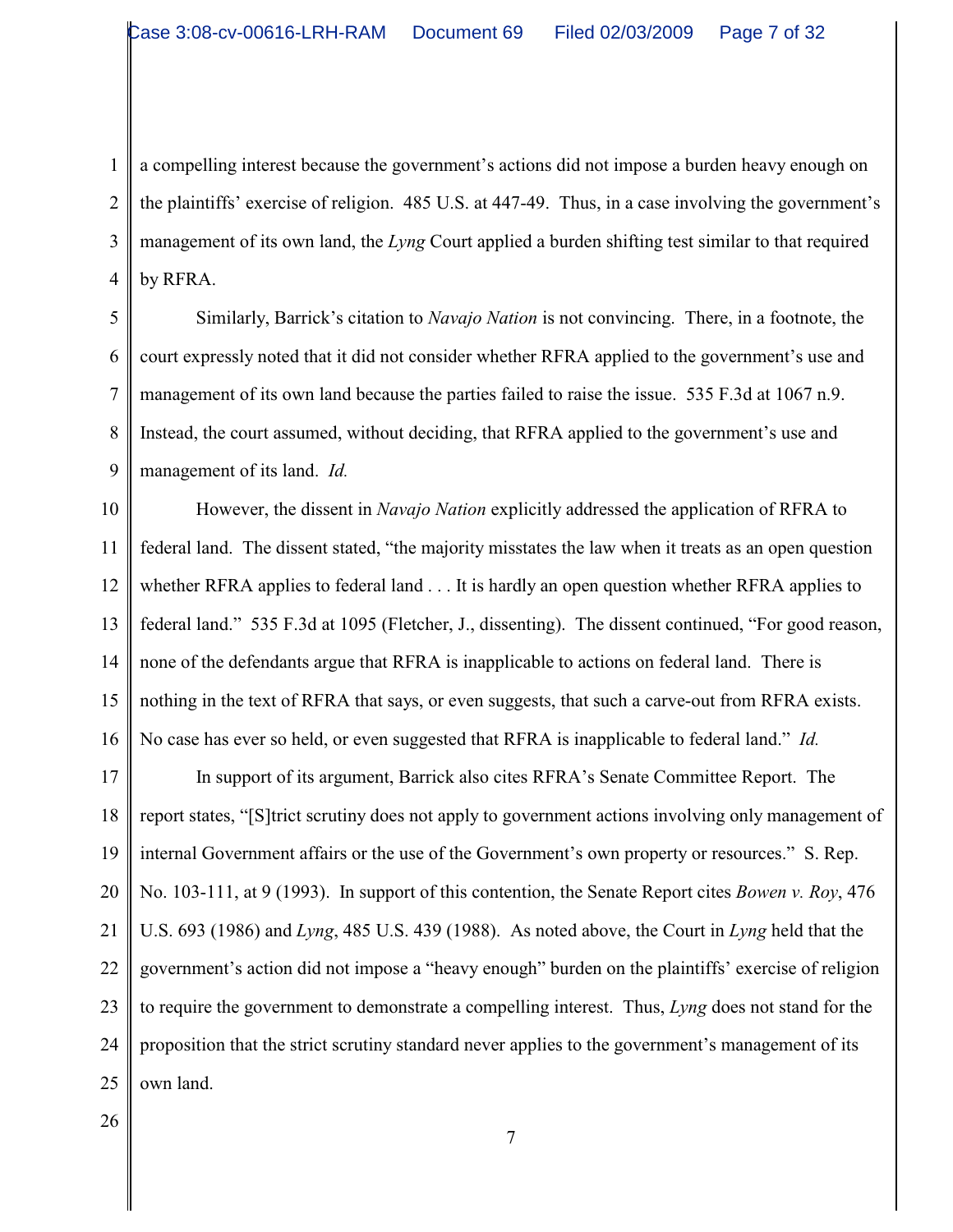1 2 3 4 5 6 7 8 9 In *Bowen*, the parents of an Indian child challenged under the Free Exercise Clause a statute requiring their daughter to obtain a Social Security number before receiving certain welfare benefits because they believed the number would harm their daughter's spirit. 476 U.S. at 695-96. In rejecting the free exercise claim, the Court stated, "The Free Exercise Clause simply cannot be understood to require the Government to conduct is own internal affairs in ways that comport with the religious beliefs of particular citizens." *Id.* at 699. Further, the Court noted, "The Free Exercise Clause affords an individual protection from certain forms of governmental compulsion; it does not afford an individual a right to dictate the conduct of the Government's internal procedures." *Id.* at 700.

10 11 12 13 14 15 16 17 18 19 Nonetheless, the Court in *Bowen* did not hold that the strict scrutiny analysis never applies to the government's management of its own affairs. In *Bowen*, five Justices rejected Justice Burger's contention that the "Government meets its burden when it demonstrates that a challenged requirement for governmental benefits, neutral and uniform in its application, is a reasonable means of promoting a legitimate public interests." *See Hobbie v. Unemployment Appeals Comm'n*, 480 U.S. 136, 141 (1987) (discussing the holding of the Court in *Bowen*). In *Hobbie*, the Supreme Court expressly rejected Justice's Burger's less rigorous standard and held that a free exercise claim alleging denial of a government benefit on religious grounds was subject to strict scrutiny. 480 U.S. at 141-42. (*citing Sherbert v. Verner*, 374 U.S. 398 (1963); *Thomas v. Bd. of Indiana Employment Div.*, 450 U.S. 707 (1981)).

20 21 22 23 24 25 Congress enacted RFRA for the following two reasons: (1) to restore the compelling interest test as set forth in *Shervert v. Verner*, 374 U.S. 398 (1963) and *Wisconsin v. Yoder*, 406 U.S. 205 (1972) and (2) to provide a claim or defense to persons whose religious exercise is substantially burdened by the government.  $42 \text{ U.S.C.}$  §  $2000 \text{bb(b)}$ . In restoring the compelling interest test, Congress repudiated the Supreme Court's ruling in *Employment Div., Dept. Of Human Res. of Oregon v. Smith*, 494 U.S. 872 (1990), in which the Court abolished the use of the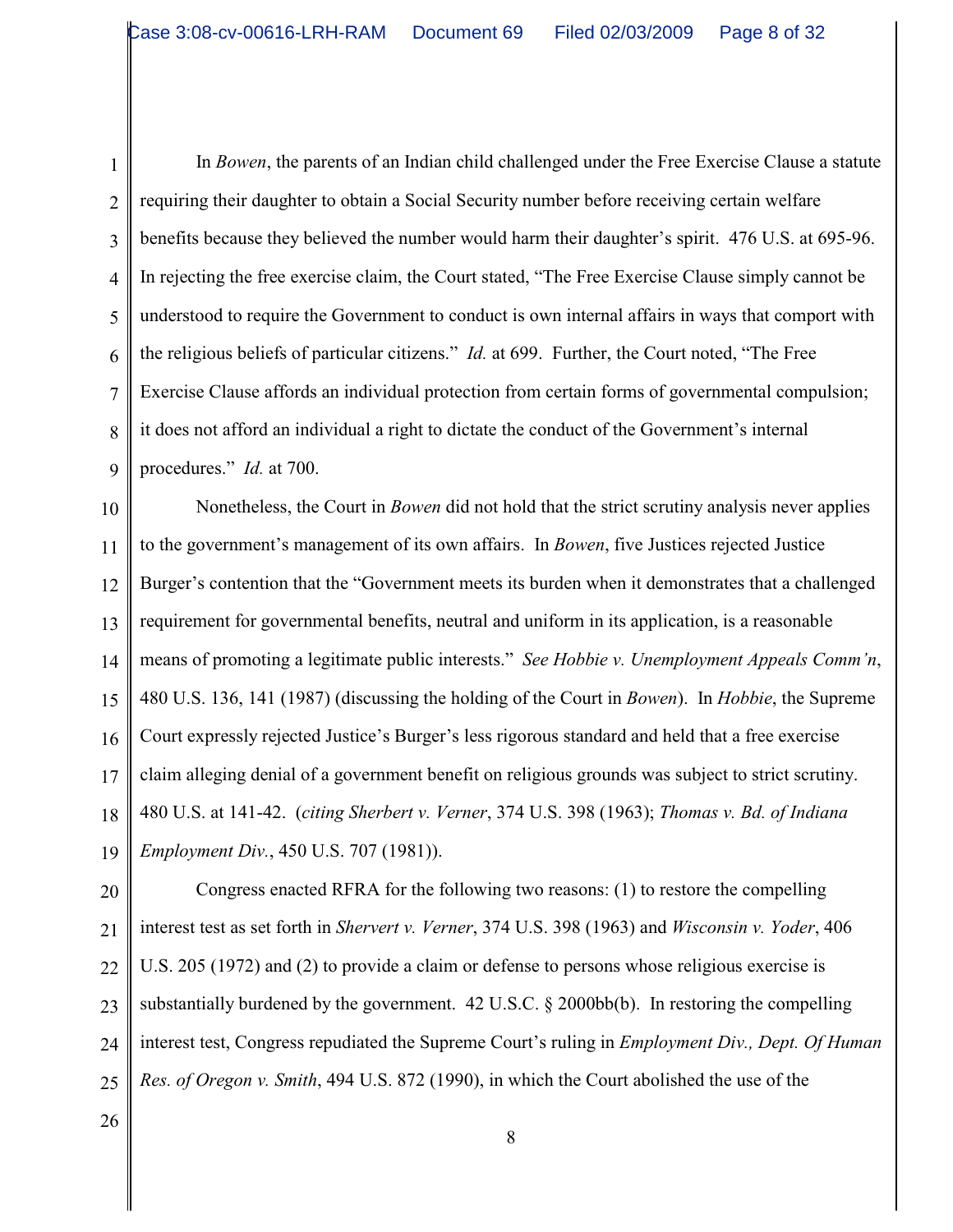1 2 3 4 5 6 7 8 9 compelling interest test in free exercise cases. RFRA states, "the compelling interest test as set forth in . . . Federal court rulings [prior to *Smith*] is a workable test for striking sensible balances between religious liberty and competing prior governmental interests." 42 U.S.C. § 2000bb(a)(5). Thus, the Ninth Circuit recently noted, "The cases that RFRA expressly adopted and restored, *Sherbert*, *Yoder*, and federal court rulings prior to *Smith*," control both the compelling interest test and the substantial burden inquiry set forth in RFRA. *Navajo Nation*, 535 F.3d at 1069-70. Those cases have not held that the strict scrutiny analysis does not apply to the government's management of its own land, and the text of RFRA does not suggest such a limitation. Accordingly, the court finds that RFRA applies to the government action at issue here.

10

### **2. Standing**

11 12 13 14 15 16 17 18 19 20 Barrick next argues that Plaintiffs lack standing to assert the RFRA claim. Article III of the United States Constitution requires federal courts to adjudicate only actual cases and controversies. *Allen v. Wright*, 468 U.S. 737, 750 (1984). The party invoking federal jurisdiction has the burden of demonstrating standing. *Lujan v. Defenders of Wildlife*, 504 U.S. 555, 561 (1992). "A suit brought by a plaintiff without Article III standing is not a 'case or controversy,' and an Article III federal court therefore lacks subject matter jurisdiction over the suit." *Cetacean Cmty. v. Bush*, 386 F.3d 1169, 1174 (9th Cir. 2004) (*citing Steel Co. v. Citizens for a Better Env't*, 523 U.S. 83, 101 (1998)). Where at least one plaintiff has demonstrated standing, the court may reach the merits of the claim without determining whether the remaining plaintiffs also have standing. *Bd. of Natural Res. v. Brown*, 992 F.2d 937, 942 (9th Cir. 1993) (citations omitted).

21

22 23 24 25 "In essence the question of standing is whether the litigant is entitled to have the court decide the merits of the dispute or of particular issues." *Id.* at 750-51 (*quoting Warth v. Seldin*, 422 U.S. 490, 498 (1975)). Generally, "the standing inquiry requires careful judicial examination of a complaint's allegations to ascertain whether the particular plaintiff is entitled to an adjudication of the particular claims asserted." *Allen*, 468 U.S. at 752. Here, Barrick argues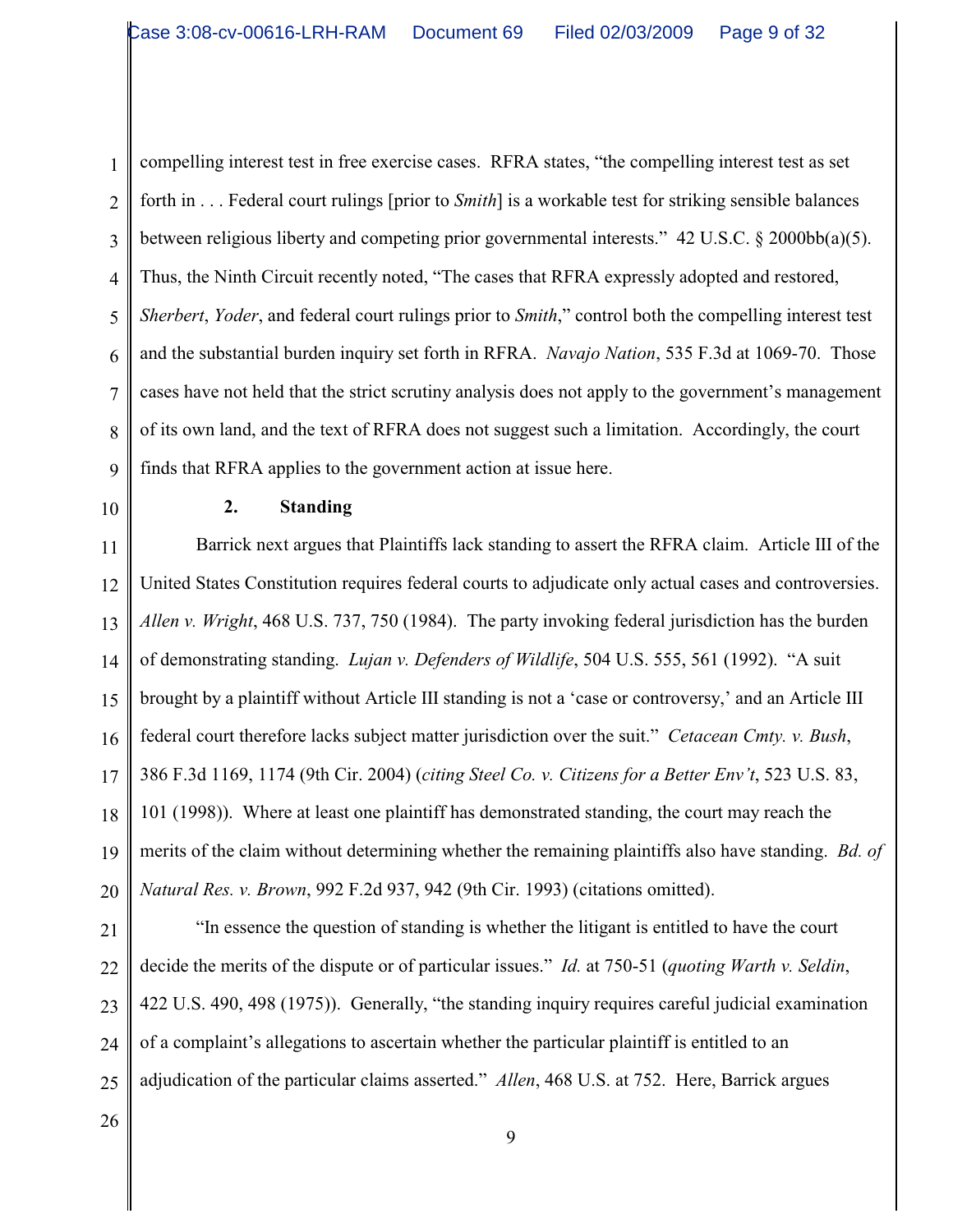1 2 Plaintiffs fail to meet the standing requirements because they lack both first-party and representational standing.

3

#### **a. Plaintiff Tribes' Capacity To Bring Suit**

4 5 6 8 As an initial matter, the parties dispute the capacity in which Plaintiff tribes, including Plaintiff South Fork Band Council, have brought the present suit. Barrick contends Plaintiff tribes assert standing in their capacity as *parens patriae*. The doctrine of *parens patriae* permits a sovereign to bring an action on behalf of the interests of its citizens where the injury alleged affects the general population of a State in a substantial way. *Maryland v. Louisiana*, 451 U.S. 725, 739 (1981); *Louisiana v. Texas*, 176 U.S. 1, 19 (1900).

10

9

7

11 12 13 Here, Plaintiff tribes deny bringing suit in their capacity as *parens patriae*. Indeed, Plaintiff tribes have not alleged *parens patriae* standing in their complaint or in any other pleading before this court. Instead, the complaint states that Plaintiffs bring their claims on their own behalf and on behalf of their members. (First. Am. Compl.  $(\#41) \P 1$ .)

14 15 16 17 18 19 The court finds that provided Plaintiff tribes, including the South Fork Band Council, can satisfy both the constitutional and prudential limits on standing, their standing can be viewed as analogous to organizational standing. Thus, Plaintiff tribes may have standing to sue in their "own right to seek judicial relief from injury to itself and to vindicate whatever rights and immunities the association itself may enjoy." *Warth*, 422 U.S. at 511. In addition, "[e]ven in the absence of injury to [themselves], [Plaintiffs] may have standing solely as the representative of [their] members." *Id.*

20

# **b. Plaintiffs As "Persons" Under RFRA**

21 22 23 24 25 Barrick next argues Plaintiffs lack standing because Plaintiffs have failed to satisfy a prudential standing requirement. In relevant part, one aspect of the prudential standing inquiry asks "whether a particular plaintiff has been granted a right to sue by the statute under which he or she brings suit." *Nuclear Inf. & Res. Serv. v. Nuclear Regulatory Comm'n*, 457 F.3d 941, 949 (9th Cir. 2006) (*quoting City of Sausalito v. O'Neil*, 386 F.3d 1186, 1199 (9th Cir. 2004)).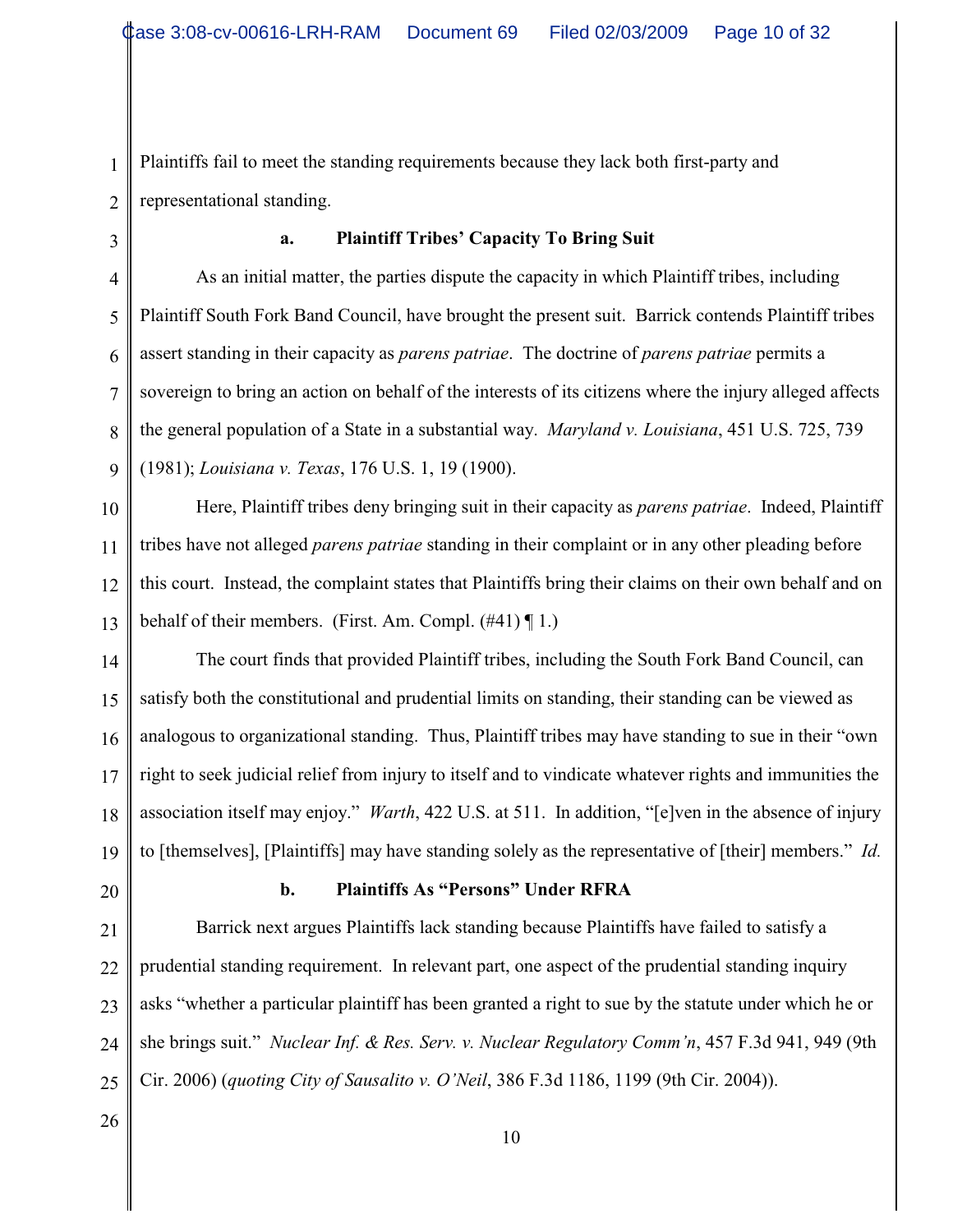1 2 3 4 5 RFRA provides, "A *person* whose religions exercise has been burdened in violation of this section may assert that violation as a claim or defense in a judicial proceeding and obtain appropriate relief against a government." 42 U.S.C. 2000bb-1© (emphasis added). Barrick argues that none of Plaintiffs are "persons" under RFRA, and therefore the statute does not grant them a right to sue.

6 7 8 9 10 11 12 Generally, the court looks to the language of the statute itself to determine the meaning of a term used therein. However, RFRA does not define its use of the term "person." In support of its argument, Barrick cites *Mahoney v. United States Marshals Serv.*, a case from the District Court in the District of Columbia, which in a footnote states, "Judgment for defendants is . . . warranted on any RFRA claims advanced by the Christian Defense Coalition, an 'unincorporated religious association,' because that entity is not a 'person' and thus does not have rights under RFRA." 454 F. Supp. 2d 21, 38 n.7 (D.D.C. 2006) (citing 42 U.S.C. § 2000bb-1(a)).<sup>4</sup>

13 14 15 16 17 18 However, the *Mahoney* decision provides little guidance to this court. Beyond stating that the plaintiff Coalition is an "unincorporated religious association," the court in *Mahoney* offers no explanation for its conclusion that the organizational plaintiff was not a "person." In addition here, unlike the plaintiff in *Mahoney*, Plaintiffs are more than "unincorporated religious associations," and instead are sovereign tribal entities, a federally recognized Indian band, and fully incorporated non-profit organizations.

19 20 21 Plaintiffs cite *Rasul v. Meyers*, a decision from the Circuit Court for the District of Columbia, for the proposition that, for purposes of RFRA claims, the court should interpret "person" broadly. 512 F.3d 644 (D.C. Cir. 2008), *vacated on other grounds*, 77 U.S.L.W. 3358

<sup>23</sup> 24 25 26 <sup>4</sup> Barrick also cites cases holding that Indian tribes are not "persons" capable of bringing claims under 42 U.S.C. § 1983. *See Inyo County v. Paiute-Shoshone Indians*, 538 U.S. 701, 711 (2003) (holding that the tribe could not sue under § 1983 to vindicate the sovereign right it claimed in the case); *Skokomish Indian Tribe v. United States*, 410 F.3d 506, 515-516 (9th Cir. 2005) (finding that the tribe was not a "person" under § 1983 when attempting to assert communal rights granted under a treaty between the tribe and the federal government). However, those cases turned on the tribes' assertion of sovereign rights. Here, the tribes do not assert sovereign rights.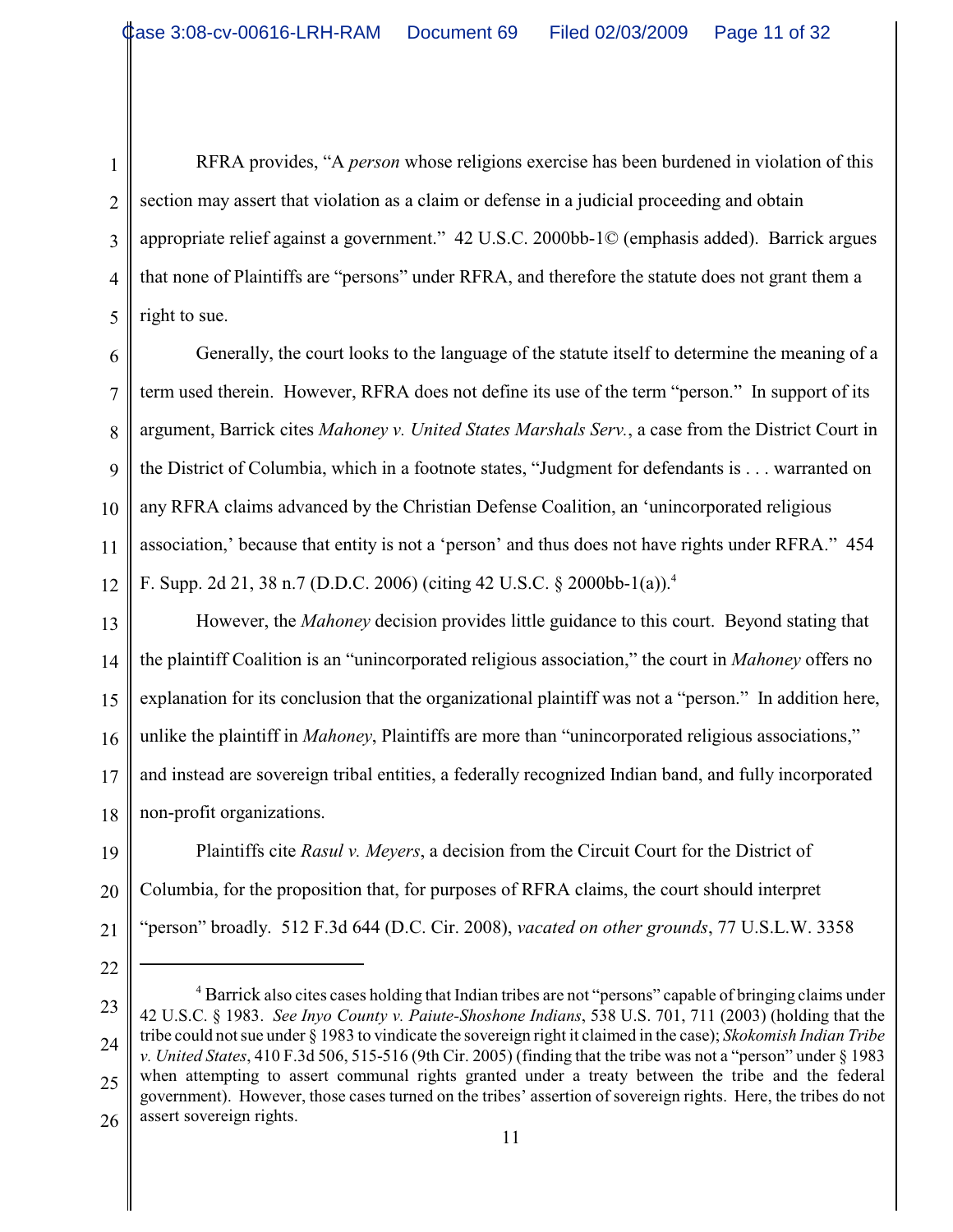2 (Dec. 15, 2008). There, the court held that non-resident aliens were not "persons" eligible to bring a RFRA claim. *Id.* at 671-72. The court reasoned, "Because RFRA's purpose was . . . to restore what, in the Congress's view, is the free exercise of religion guaranteed by the Constitution, 'person' as used in RFRA should be interpreted as it is in constitutional provisions." *Id.* at 671.

5 6 7 8 9 10 As discussed above, in enacting RFRA, Congress intended courts to look to free exercise cases decided before *Smith* for guidance in applying RFRA.<sup>5</sup> Accordingly, it is helpful to look to pre-RFRA free exercise cases to determine whether an association possesses enforceable rights under the Free Exercise Clause and whether Congress intended to limit the meaning of "person" under RFRA to individuals. In the context of free exercise challenges, the Ninth Circuit has held that the Free Exercise Clause protects not only individuals, but also organizations. *See*

11

1

3

<sup>12</sup> 13 14 15 16 17 <sup>5</sup> Although Congress intended to restore federal court rulings prior to *Smith* concerning the applicable test in free exercise challenges, the Ninth Circuit has indicated that RFRA expands the protection for religious exercise beyond the protection provided for by the Constitution. *See Guam v. Guerrero*, 290 F.3d 1210, 1218 (9th Cir. 2002) (RFRA "provides a level of protection to religious exercise beyond that which the First Amendment requires."); *Friedman v. South*, 92 F.3d 989, 989 (9th Cir. 1996) ("The statutory protection created by 'RFRA' was a significant clarification and expansion of the right to the free exercise of religion secured by the First Amendment."); *United States v. Bauer*, 84 F.3d 1549, 1558 (9th Cir. 1995) ("The effects of [RFRA] are widespread."). Among the primary effects noted by the Ninth Circuit is that the statute "expands the constitutional language that forbids the 'prohibiting' of the free exercise of religion and uses the broader verb 'burden': a government may burden religion only on the terms set out by the new statute." *Bauer*, 84 F.3d at 1558.

<sup>18</sup> 19 Despite RFRA's "[expansion of] the constitutional language," pre-RFRA cases involving free exercise challenges indicate that courts have applied an analysis substantially similar to that set forth in RFRA. *See Yoder*, 406 U.S. at 214 (to establish a free exercise violation, "it must appear either that the State does not deny the free exercise of religious belief by its requirement, or that there is a state interest of sufficient magnitude to override the interest claiming protection under the Free Exercise Clause.")*; E.E.O.C. v. Pacific Press Publ'g*

<sup>20</sup> 21 *Ass'n*, 676 F.3d 1272, 1279 (9th Cir. 1982) (weighing the following factors in evaluating a facially neutral law incidentally restricting the free exercise of religion: (1) the size of the statute's impact upon the exercise of religious belief; (2) the existence of a compelling state interest justifying the burden imposed; and (3) the extent

<sup>22</sup> to which recognition of an exemption from the statute would impede the objective sought to be advanced by the state).

<sup>23</sup> 24 25 These cases indicate that, even before the enactment of RFRA, courts considered whether the government action *burdened* the plaintiffs exercise of religion. *See also Navajo Nation*, 535 F.3d at 1069 (noting that in *Yoder* the Court held the application of the law to the defendants "unduly burden[ed]" the exercise of their religion in violation of the Free Exercise Clause). Thus, while RFRA may broaden the constitutional language, the analysis called for by RFRA is nonetheless substantially similar to the analysis applied in pre-RFRA free exercise cases.

<sup>26</sup>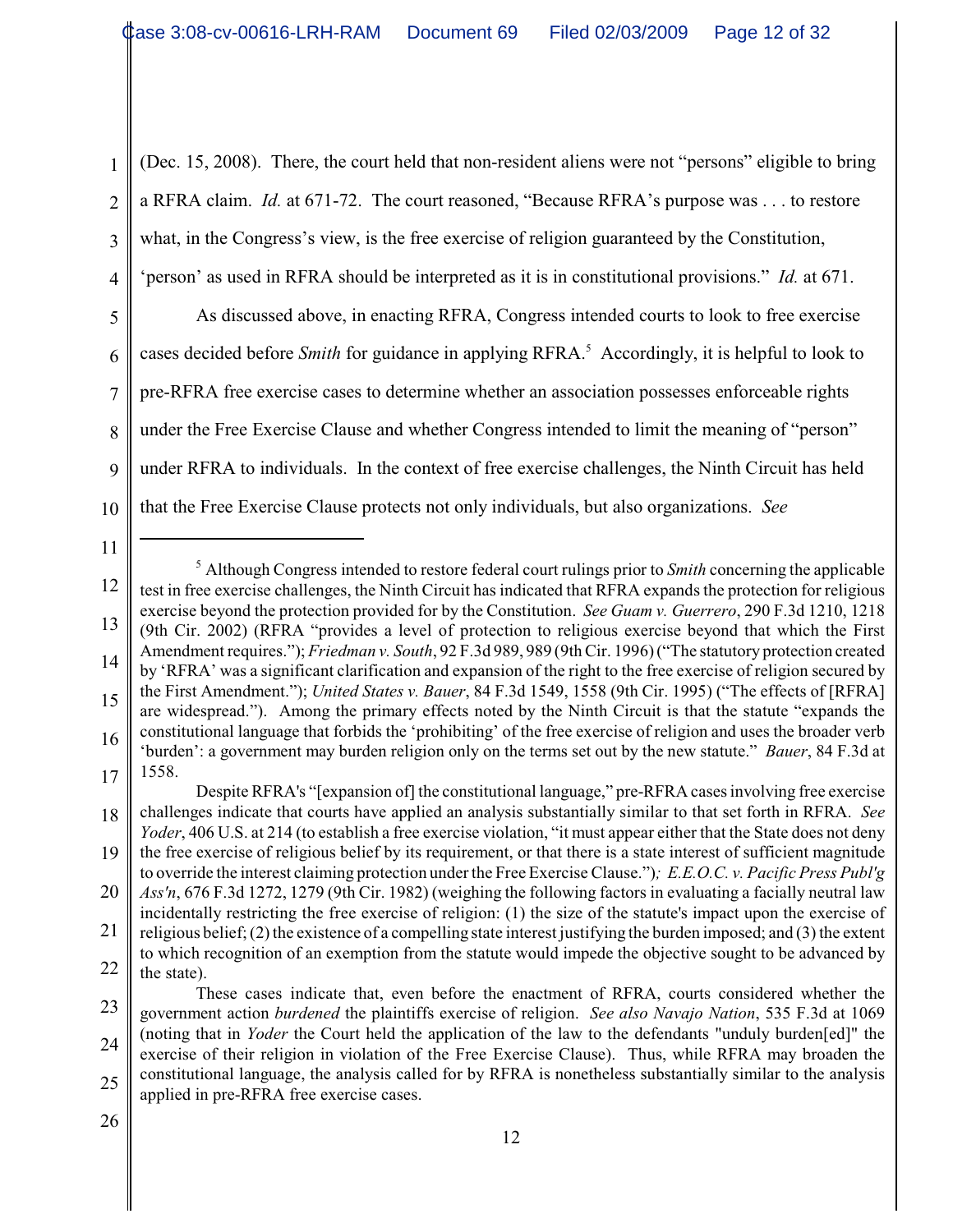1 2 3 4 5 6 7 8 *Presbyterian Church (U.S.A.) v. United States*, 870 F.2d 518, 521 (9th Cir. 1989) (*citing Serbian Eastern Orthodox Dioceses v. Milivojevich*, 426 U.S. 969 (1976)); *Kedroff v. St. Nicholas Cathedral*, 344 U.S. 94 (1952)) ("[I]t is settled law that churches may sue to vindicate organizational interests protected by the Free Exercise Clause of the First Amendment); *EEOC v. Townley Eng'g & Mfg. Co.*, 859 F.2d 610, 620 n.15 (9th Cir. 1988) (*citing Kedroff v. St. Nicholas Cathedral*, 344 U.S. 94 (1952)) ("[T]he Free Exercise Clause protects 'religious organizations' as well as individuals . . . We have often assumed without discussion that organizations with religious elements have Free Exercise rights").

9 10 11 12 13 14 15 These cases indicate that, subject to prudential and constitutional standing limitations, an organization can bring a free exercise claim. There is no indication that, in enacting RFRA, Congress intended to deny organizations the right to bring free exercise claims in an individual or representative capacity. Accordingly, the court finds that despite their status as organizations, Plaintiffs have "been granted a right to sue by the statute under which [they] bring suit."<sup>6</sup> Nuclear *Inf. & Res. Serv.*, 457 F.3d at 949 (*quoting City of Sausalito v. O'Neil*, 386 F.3d 1186, 1199 (9th Cir. 2004)). Accordingly, Barrick's prudential challenge to Plaintiffs' standing fails.

16

### **c. Associational Standing**

17 18 19 20 21 22 23 As discussed above, Plaintiffs assert standing on their own behalf and on behalf of their members. An organizational plaintiff may have standing based on an injury to itself or one of its members. *Warth v. Seldin*, 422 U.S. at 511. Here, in stating their RFRA claim, Plaintiffs assert standing based on injuries to their individual members. For instance, Plaintiffs allege that the Project will substantially burden the "exercise and practice of traditional Native American religion by Western Shoshone people, including members of the South Fork Band, Timbisha Tribe, WSDP, and Native American members of GBRW." (First. Am. Compl. (#41) ¶ 109.) Plaintiffs further

<sup>25</sup> 26  $6$  Nonetheless, as noted, this conclusion does not affect the constitutional standing limitations. In particular, as discussed below, it is not clear to the court that Plaintiff GBRW has satisfied the constitutional standing requirements.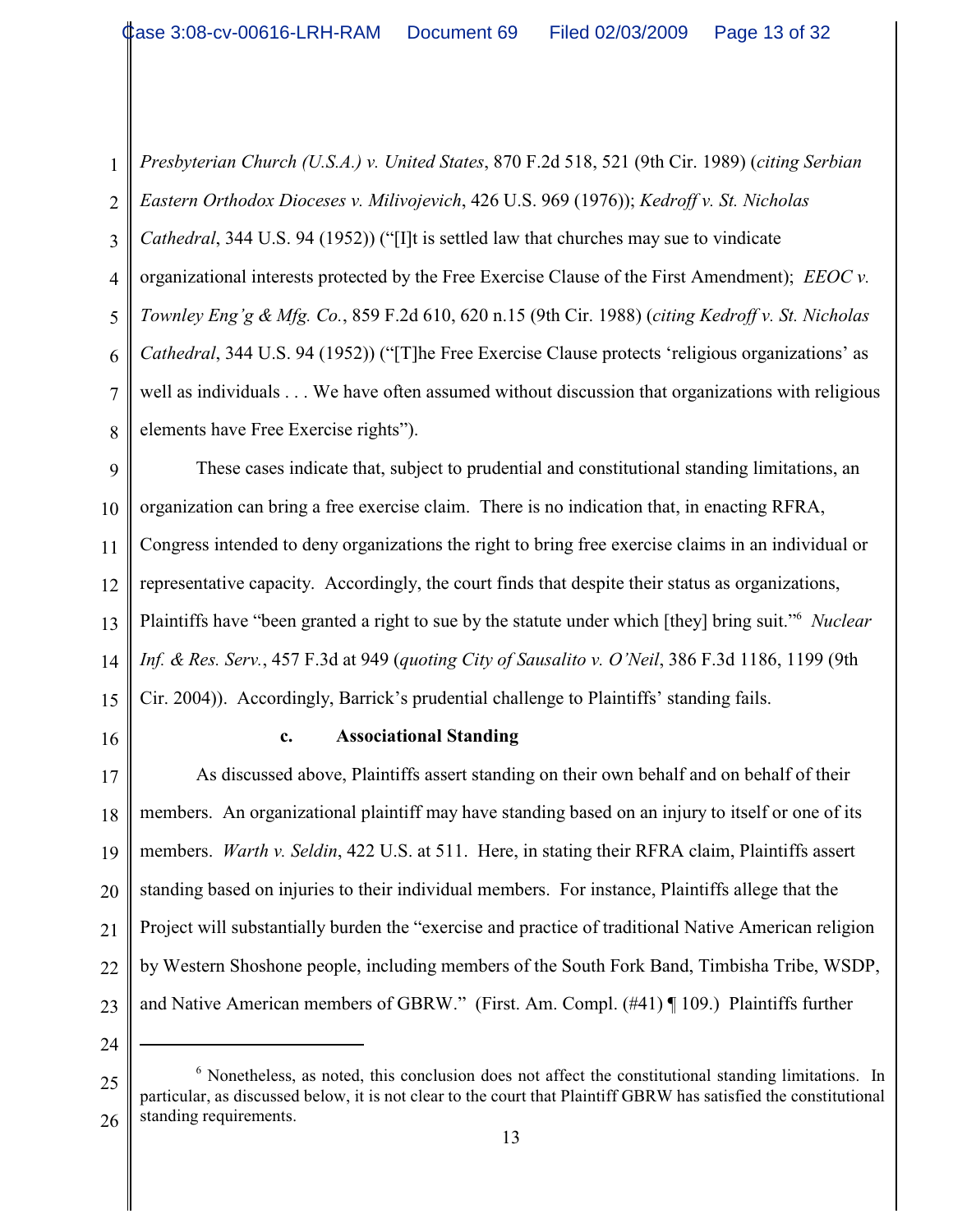1

allege that these members use Mt. Tenabo for religious purposes. (First. Am. Compl. (#41) ¶ 108.)

Generally, an association has standing to bring suit on behalf of its members if the following requirements are met: (1) its members would otherwise have standing to sue in their own right; (2) the interests it seeks to protect are germane to the organization's purpose; and (3) neither the claim asserted nor the relief sought require the participation of individual members in the lawsuit. *Hunt v. Washington State Apple Adver. Comm'n*, 432 U.S 333, 343 (1977).

**I. Individual Injury**

8 9 10 11 12 13 14 To establish associational standing, Plaintiffs must first demonstrate that their individual members would have standing to sue in their own right. *Hunt*, 432 U.S. at 342. To have standing, an individual plaintiff must meet the following three requirements: (1) the plaintiff must have suffered an injury in fact that is not conjectural; (2) there must be a causal connection between the injury and the conduct complained of; and (3) it must be likely, as opposed to merely speculative, that the injury will be redressed by a favorable decision. *Lujan v. Defenders of Wildlife*, 504 U.S. 555, 560 (1992) (citations omitted).

15 16 17 18 19 20 21 22 23 24 25 Barrick argues Plaintiffs have not satisfied the first constitutional standing requirement because they have not "alleged that any of the 'Declarants' in Exhibits 11 through 20 to the Plaintiffs' Motion are members of any of Plaintiffs, (except for Carrie Dann who is purported to be the founding member of the WSDP), including tribal and band plaintiffs." (Cortez's Opp. Pls.' Mot. Prelim. Inj. (#21) at 15.) This argument is unpersuasive. At this stage in the litigation, the appropriate question is whether the complaint alleges that members of each Plaintiff organization have been injured. *See Lujan*, 504 U.S. at 561 ("At the pleading stage, general factual allegations of injury resulting from the defendant's conduct may suffice, for on a motion to dismiss we 'must presume that general allegations embrace those specific facts that are necessary to support the claim.'") Thus, Barrick errs in focusing solely on the provided declarations rather than the allegations in the complaint. The complaint alleges that the Project will result in a substantial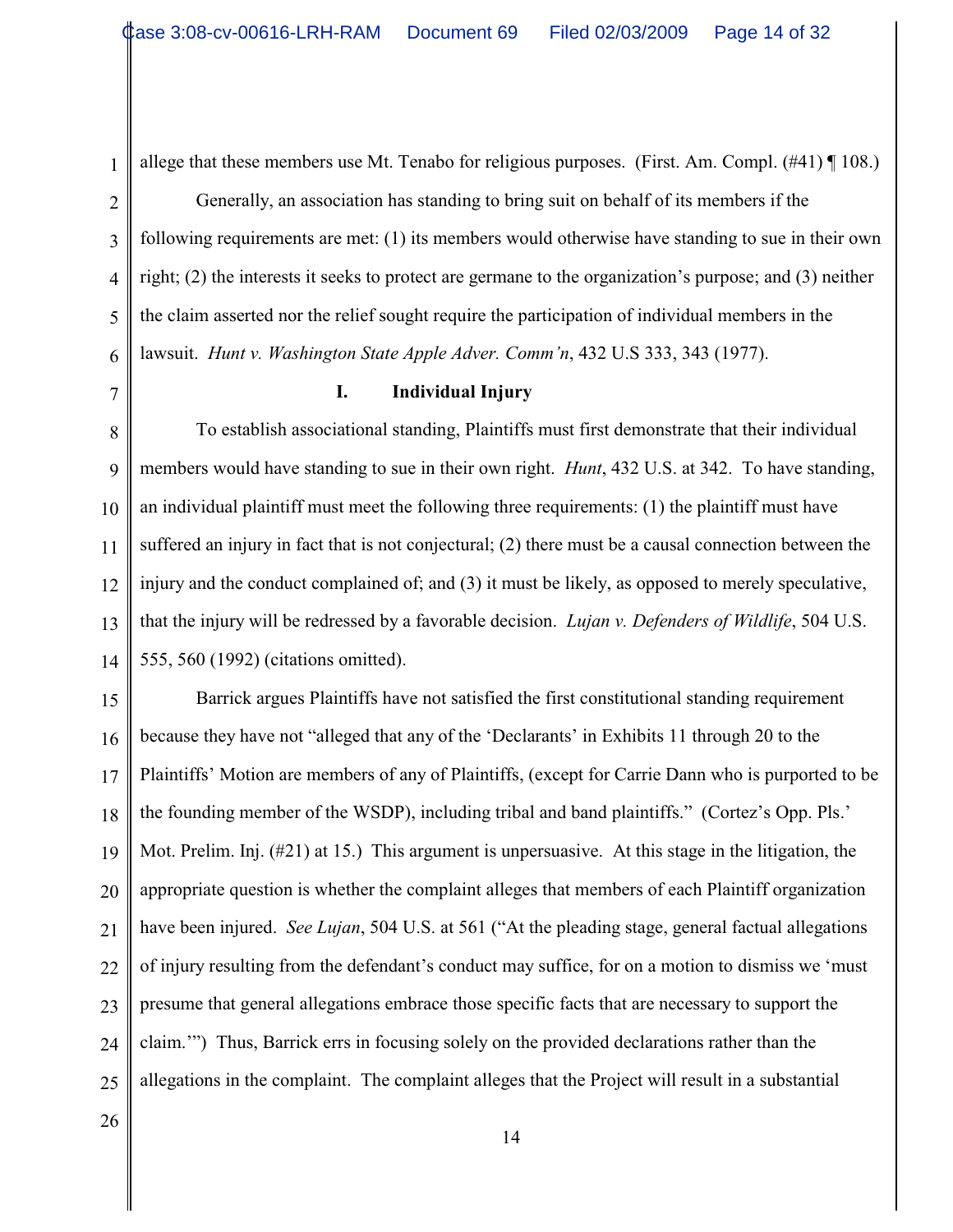burden upon the exercise of religion by members of each Plaintiff organization. These allegations are sufficient at this stage in the litigation.

3 4 5 6 7 8 9 10 11 12 13 14 15 Moreover, the court finds that Plaintiffs' members satisfy the constitutional standing requirements and would have standing to assert RFRA claims in their own right. In the complaint, Plaintiffs assert that Western Shoshone members of the South Fork Band, Timbisha Tribe, and WSPD, and Native American members of GBRW, use the area covered by the Project facilities for prayer, healing ceremonies, fasting, vision quests, sacred sweats and other religious practices. As a result of Defendants' approval of the Project, Plaintiffs allege that their members' exercise of religion will be substantially burdened. Further, Plaintiffs allege that Defendants do not have a compelling interest in imposing this burden and that Defendants have not implemented the least restrictive alternative. Plaintiffs seek declaratory relief and an injunction prohibiting Barrick from proceeding with the Project. Thus, Plaintiffs have alleged a redressable injury to their members' religious practice caused by Defendants' actions. Through these allegations, Plaintiffs have demonstrated that their members would have standing in their own right. Accordingly, Plaintiffs have satisfied the first associational standing requirement.

16

1

2

#### **ii. Organizations' Purpose**

17 18 19 20 21 22 23 24 25 Plaintiffs must next demonstrate that the interests they seek to protect are germane to their organizational purpose. First, with regard to Plaintiff tribes, including Plaintiff South Fork Band Council, the court finds Plaintiffs' allegations sufficient to demonstrate that the protection of religious interests is germane to their purpose. Tribes generally concern themselves with a variety of issues, including the religious affairs of the tribe. Indeed, the South Fork Band and the Te-Moak Tribe submitted comments to BLM detailing the negative impacts of the Project to Western Shoshone religious uses at the Project site. Accordingly, the court finds that protection of religious interests is germane to the tribes' and South Fork Band Council's organizational purpose. Second, with regard to Plaintiff WSDP, at this time the court also finds Plaintiffs'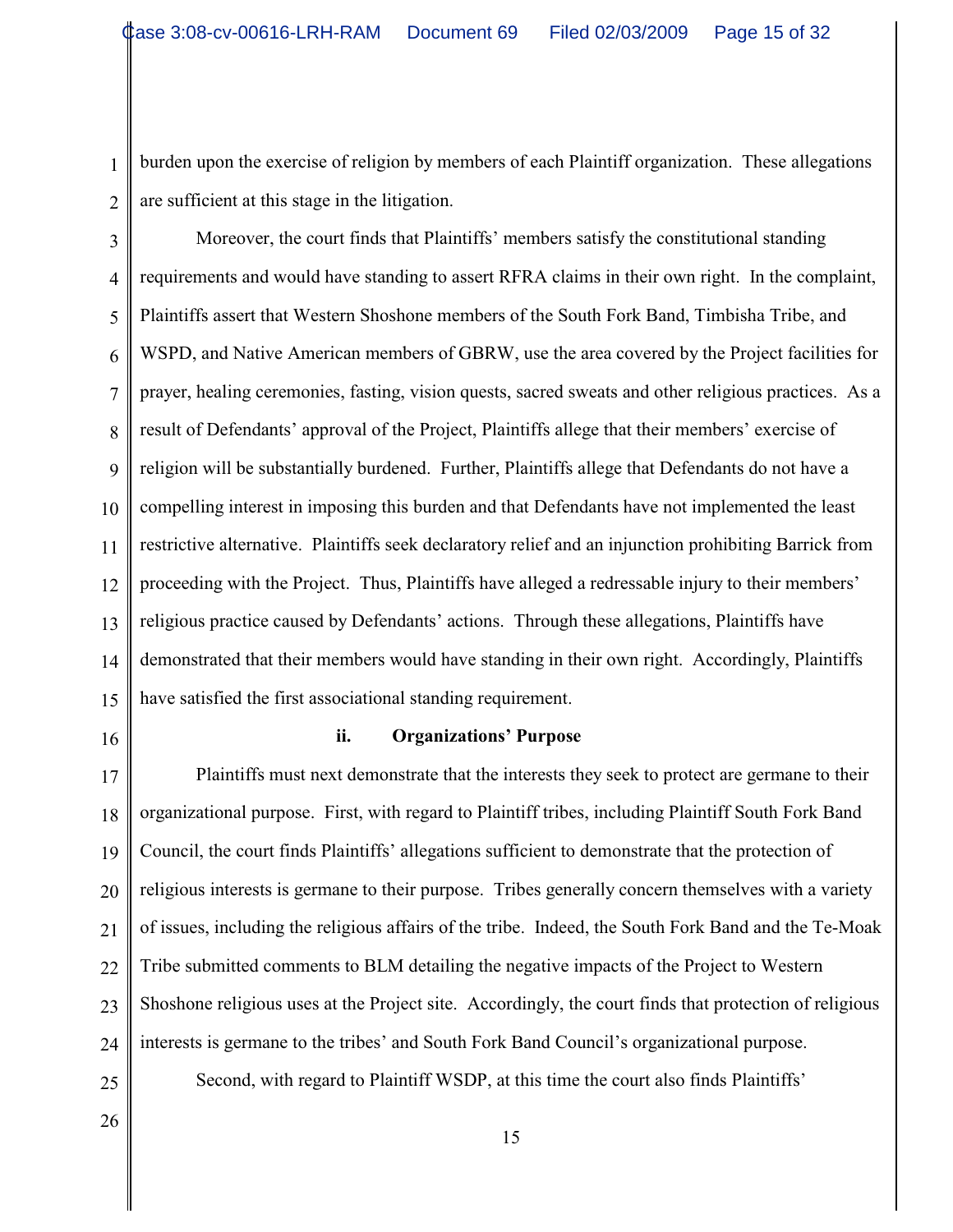1 2 3 4 5 6 allegations sufficient to demonstrate that the protection of religious interests is germane to WSDP's organizational purpose. The first amended complaint states that the mission of WSDP is to "protect and preserve Western Shoshone rights and homelands for present and future generations based upon cultural and spiritual traditions." (First. Am. Compl. (#41) at ¶ 13.) Taking the complaint's allegations as true, the protection of these "cultural and spiritual traditions" would encompass the type of religious interests Plaintiffs seek to protect in their RFRA claim.

7 8 9 10 11 12 13 14 15 16 Finally, with regard to Plaintiff GBRW, the complaint states that GBRW is a "nonprofit conservation organization . . . concerned with protecting the Great Basin's land, air, water, wildlife and communities from the adverse impacts of hard rock mining." (First. Am. Compl. (#41) at ¶ 14.) Even viewed in the light most favorable to GBRW, it is not clear to the court that this mission statement encompasses the type of religious interests protected by RFRA. Nonetheless, because the court finds that at least one plaintiff has demonstrated standing, the court need not determine whether Plaintiff GBRW also satisfies the second associational standing requirement. *See Bd. of Natural Res.*, 992 F.2d at 942 (citations omitted) (noting that where one plaintiff demonstrates standing the court need not consider whether the remaining plaintiffs satisfy the standing requirements).

17

#### **iii. Individual Participation**

18 19 20 21 22 23 24 25 Finally, under the third associational standing requirement, the plaintiff organization must demonstrate that neither the claim asserted nor the relief sought require the participation of individual members in the lawsuit. *Hunt*, 432 U.S. at 343. Unlike the first two associational standing requirements, this requirement is prudential, rather than constitutional in nature. *United Food and Commercial Workers Union Local 751 v. Brown Group, Inc.*, 517 U.S. 544, 546 (1996) Thus, while the first two associational standing requirements address Article III concerns of injury in fact, causal connection to the defendant's conduct, and redressability, the individual participation requirement focuses on "matters of administrative convenience and efficiency." *Id.* at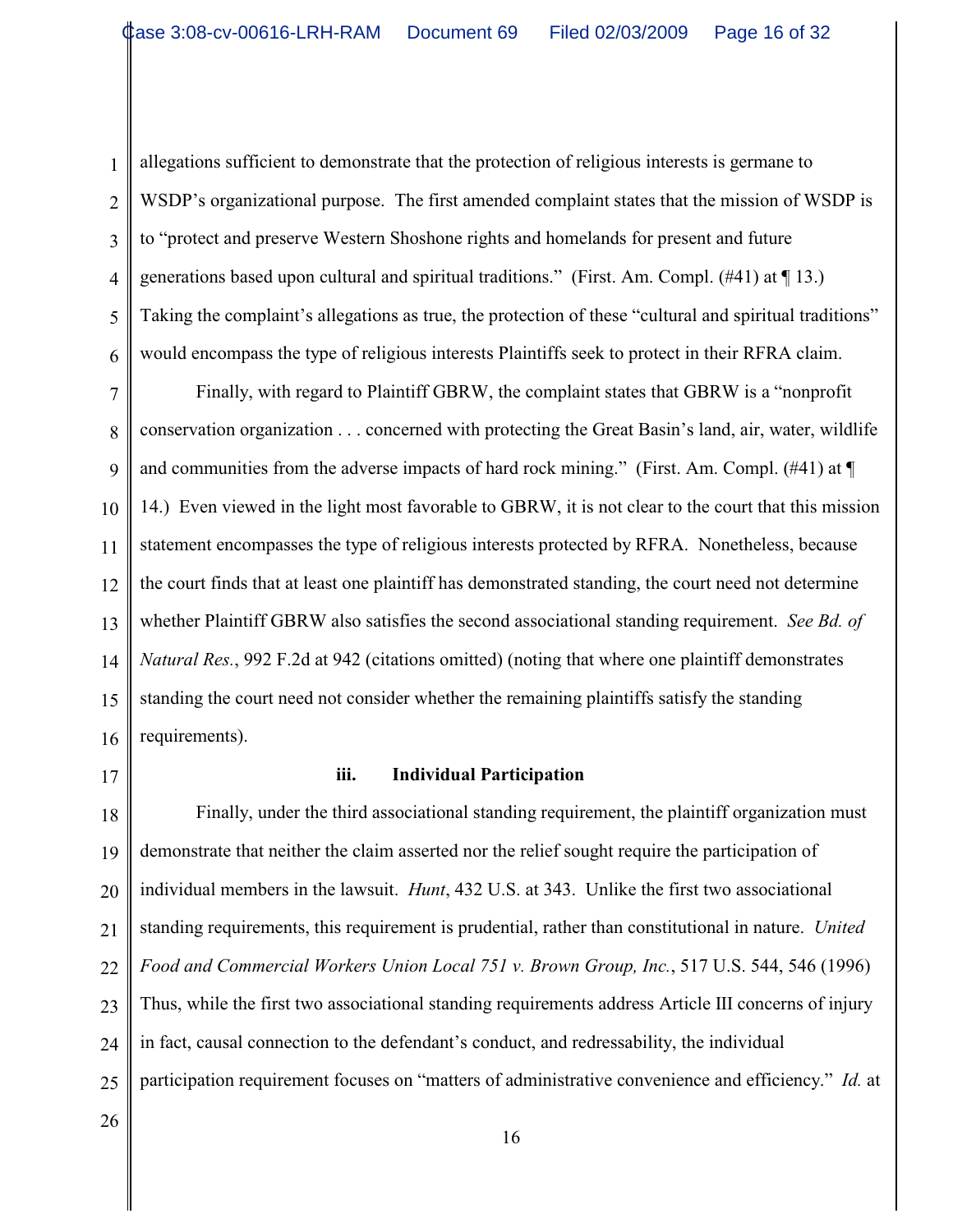1 2 3 4 5 557. This final requirement serves to "promote adversarial intensity . . . guard against the hazard of litigating a case to the damages stage only to find the plaintiff lacking . . . evidence necessary to show harm with sufficient specificity . . . [and] hedge against any risk that the damages recovered by the association will fail to find their way into the pockets of the members on whose behalf injury is claimed." *Id.* at 556.

6 7 8 9 10 11 12 13 14 15 16 Barrick argues that the individualized nature of the Western Shoshone religion requires the participation of individual plaintiffs to demonstrate how the Project substantially burdens their individual beliefs. However, individual participation is not normally necessary where an association seeks prospective or declaratory relief rather than money damages. *United Food*, 517 U.S. at 556 (1996) (*citing Hunt*, 432 U.S. at 343). While money damages require the court to quantify harm to each individual, "[i]f in a proper case the association seeks a declaration, injunction, or some other form of prospective relief, it can reasonably be supposed that the remedy, if granted, will inure to the benefit of those members of the association actually injured." *Warth*, 422 U.S. at 512.Here, Plaintiffs do not seek money damages and instead seek only declaratory and injunctive relief. Thus, individualized determinations of the extent of harm to each individual member will be unnecessary.

17 18 19 20 21 22 23 24 25 Barrick relies on *Harris v. McRae*, where the Supreme Court stated, because "it is necessary in a free exercise case for one to show the coercive effect of the enactment as it operates against him in the practice of religion," free exercise claims ordinarily require individual participation. 448 U.S. 297, 321 (1980) (*quoting Abington Sch. Dist. v. Schempp*, 374 U.S. 203, 223 (1963)). There, the Court held that the participation of individual members of the organizational plaintiff, Women's Division of the Board of Global Ministries of the United Methodist Church, was essential to a proper understanding of their free exercise claims. *Id.* The Court based its conclusion on the organization's concession that "the permissibility, advisability and/or necessity of abortion according to circumstances is a matter about which there is diversity of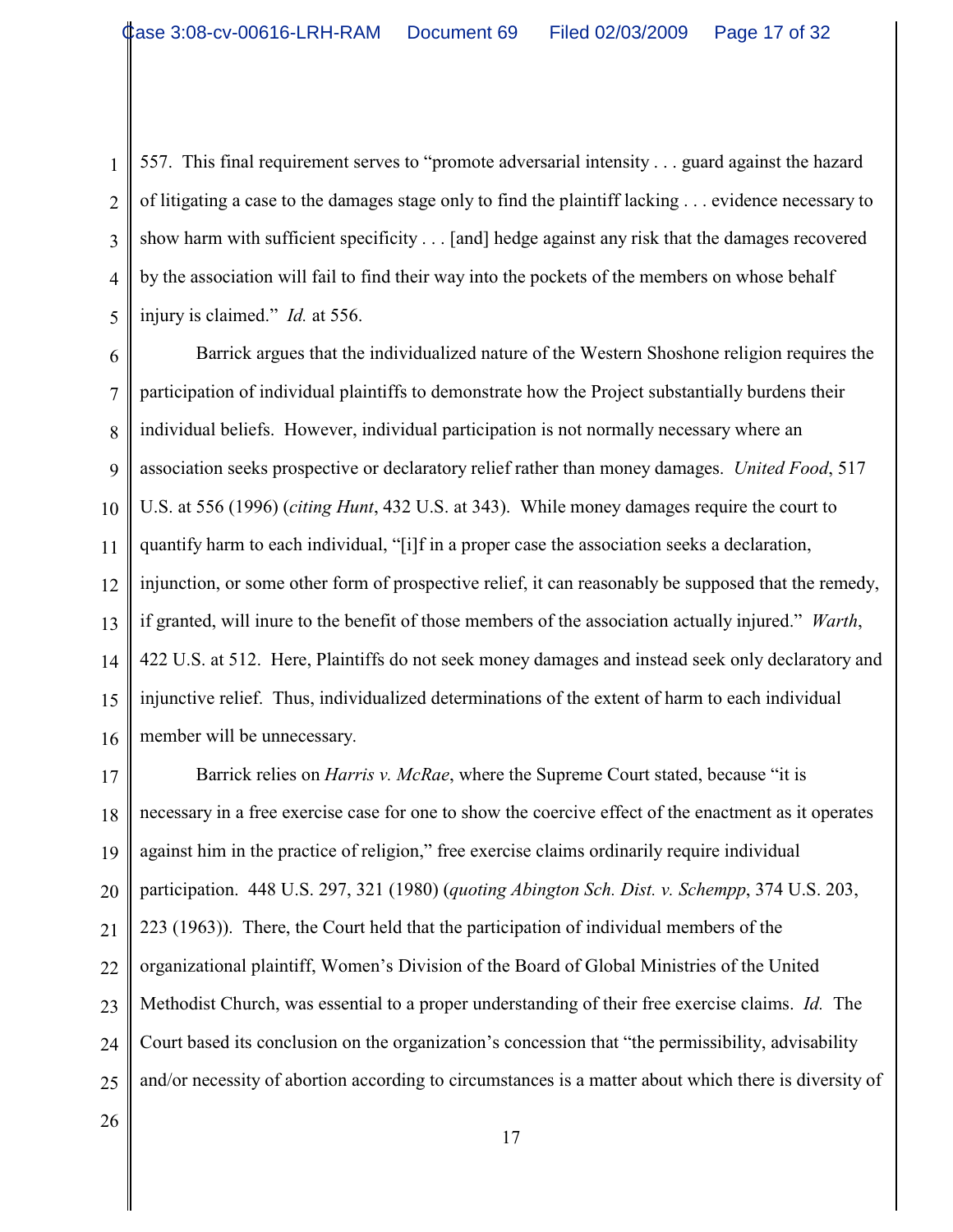1 2 view within . . . [the organization's] membership, and is a determination which must be ultimately and absolutely entrusted to the conscience of the individual before God." *Id.* 

3 4 5 6 7 8 9 10 11 12 13 14 15 16 17 18 The court does not read the decision in *McRae* as a *per se* rule mandating individual participation in every free exercise case. To succeed on their RFRA claim, Plaintiffs must prove that the Project will substantially burden the religious practice of their members. While a resolution of this claim may be fact-specific, this case presents unique circumstances that the court finds significant. For nearly two decades, the Western Shoshone religious practice has been subject to thorough study and analysis. Indeed, since the early 1990s, there have been numerous ethnographic studies discussing the Western Shoshone religious practice, including the significance of Mt. Tenabo to that practice. In addition, there have been several archeological surveys of the area. Through these studies and surveys the court will be able to determine to a large extent the importance of Mt. Tenabo to the Western Shoshone practice of religion. Although Plaintiffs may rely on testimony from some individual members, this does not preclude Plaintiffs from asserting associational standing on behalf of their individual members. *See Hosp. Council W. Pennsylvania v. City of Pittsburgh*, 949 F.2d 83, 89 (3d. Cir. 1991) (noting that in *Warth* the court stated individual participation was required when *each* injured party was indispensable, not when *some* injured parties were indispensable). Thus, the court finds that the participation of individual members is not required in this case.

19 20 21 22 23 24 25 Finally, Barrick argues Plaintiffs lack standing because they do not represent the views of all of their members. Indeed, at the hearing on the preliminary injunction, the court heard testimony from Felix Ike, an affiliate of the Western Shoshone Te-Moak Bands, including Plaintiff South Fork Band, indicating that the Project will not impact the Western Shoshone practice of religion. Similarly, other Western Shoshone witnesses testified that the Project will not impact the Western Shoshone religious practice. However, although Western Shoshone, these witnesses were not members of any of Plaintiffs. For instance, the court heard testimony from Diane Buckner, a

26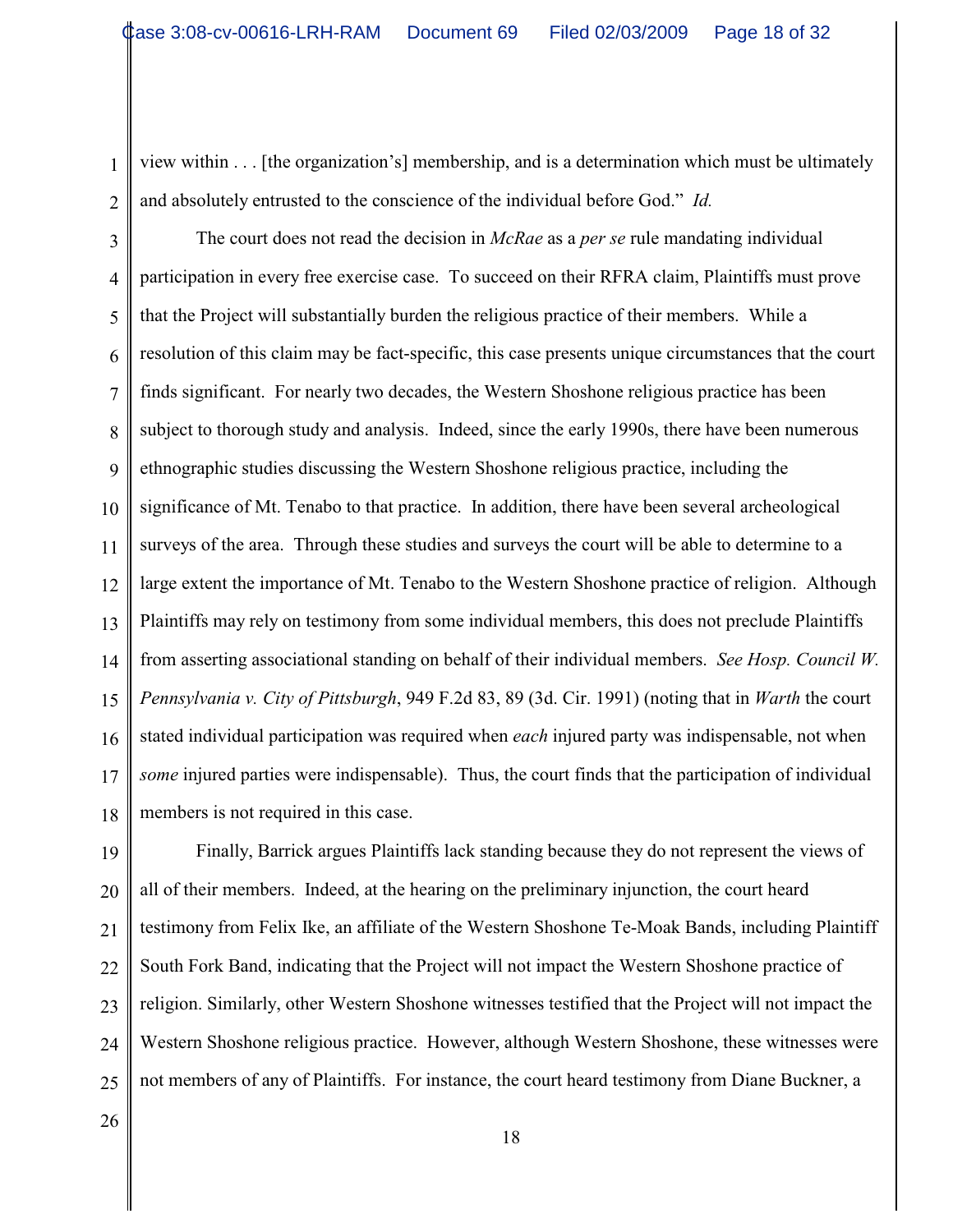1 2 3 4 5 member of the Ely Shoshone Tribe, and Jerry Millet and Mary Lou Alexander, members of the Duckwater Shoshone Tribe. Neither of these tribes are plaintiffs in this case. The court has heard from only one member of a plaintiff organization stating that he did not believe the Project would harm Western Shoshone religious beliefs. Thus, the extent of actual conflict among the views of Plaintiffs' members is not clear.

6 7 8 9 10 11 12 13 14 15 Moreover, the Ninth Circuit has declined to interpret the associational standing's individual participation requirement to "require that no actual or potential conflict exist between the organization's members." *Associated Gen. Contractors of California, Inc. v. Coal. for Econ. Equity*, 950 F.2d 1401, 1408 (9th Cir. 1991). Thus, in *Associated General Contractors*, the court concluded that an organization's "internal conflicts properly should be resolved through its own internal procedures, not through limitations on standing." *Id.* at 1409. The court noted that courts can protect dissenters' interests by liberally approving their intervention in the lawsuit or by refusing to preclude subsequent claims by dissenting members. *Id.* (citations omitted). Accordingly, the court finds that the possibility of conflicting views among Plaintiffs' members does not preclude Plaintiffs' associational standing.

16 17 18 19 20 21 22 23 24 25 To summarize, the court finds Plaintiff tribes, including Plaintiff South Fork Band Council, have satisfied their burden of demonstrating associational standing at this time. Similarly, the court finds Plaintiff WSDP has satisfied its burden. While it is not clear that Plaintiff GBRW has met the associational standing requirements, at least one plaintiff has demonstrated standing. Accordingly, the court may proceed to consider the merits of Plaintiffs' motion. *See Bd. of Natural Res.*, 992 F.2d at 942 (citations omitted) (noting that where one plaintiff demonstrates standing the court need not determine whether the remaining plaintiffs satisfy the standing requirements). /// /// ///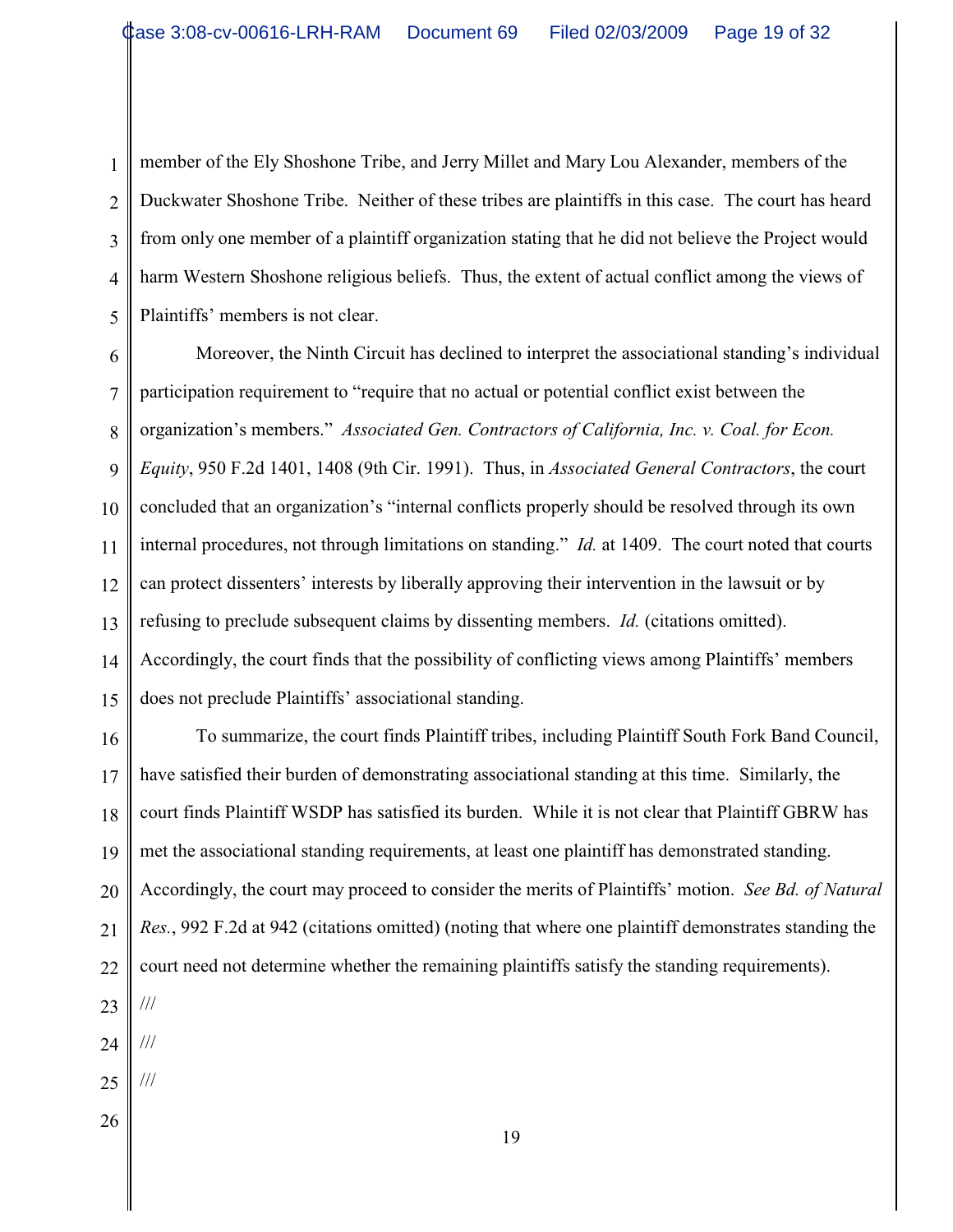1

#### **3. Likelihood of Success on the Merits of the RFRA Claim**

2 3 4 5 6 7 8 9 10 11 12 Having concluded that RFRA applies and that some Plaintiffs have standing to bring their RFRA claim, the court now turns to Plaintiffs' likelihood of success on the merits of the RFRA claim. To establish a prima facie RFRA claim, a plaintiff must present evidence sufficient to allow a trier of fact to find the existence of the following two elements: (1) the activities the plaintiff claims are burdened by government action must be an "exercise of religion" and (2) the government action must "substantially burden" the plaintiff's exercise of religion. *Navajo Nation*, 535 F.3d at 1068 (quoting 42 U.S.C. § 2000bb-1(a)).<sup>7</sup> If the plaintiff fails to prove either of these two elements, the RFRA claim must fail. *Id.* However, should the plaintiff establish a substantial burden on his exercise of religion, the burden shifts to the government to prove that the challenged action furthers a "compelling governmental interest" and is implemented by the "least restrictive means." *Id.* (quoting 42 U.S.C. § 2000bb-1(b)).

13 14 15 16 17 18 19 20 The court does not question the sincerity of Plaintiffs' religious beliefs. In particular, the court recognizes that Plaintiffs view Mt. Tenabo as a sacred site significant to the exercise of their religion. The real issue in this case is whether BLM's actions "substantially burden" Plaintiffs exercise of religion. In analyzing a RFRA claim, the Ninth Circuit recently held that government action imposes a "substantial burden" on the exercise of religion in violation of RFRA only when the government action (1) forces individuals to choose between following the tenants of their religion and receiving a governmental benefit or (2) coerces individuals to act contrary to their religious beliefs by the threat of civil or criminal sanctions. *Navajo Nation*, 535 F.3d at 1069-70.

- 21
- 22
- 23
- 24

The facts before the court in *Navajo Nation* closely mirror the facts of the present case.

There, the plaintiffs contended that the use of artificial snow made from recycled wastewater on a

ski resort located on federal land imposed a substantial burden on the exercise of their religion in

<sup>25</sup> 26  $\frac{7}{1}$  On January 5, 2009, a petition for certiorari was filed. Thus, the Supreme Court is currently deciding whether to review the Ninth Circuit's decision in *Navajo Nation*.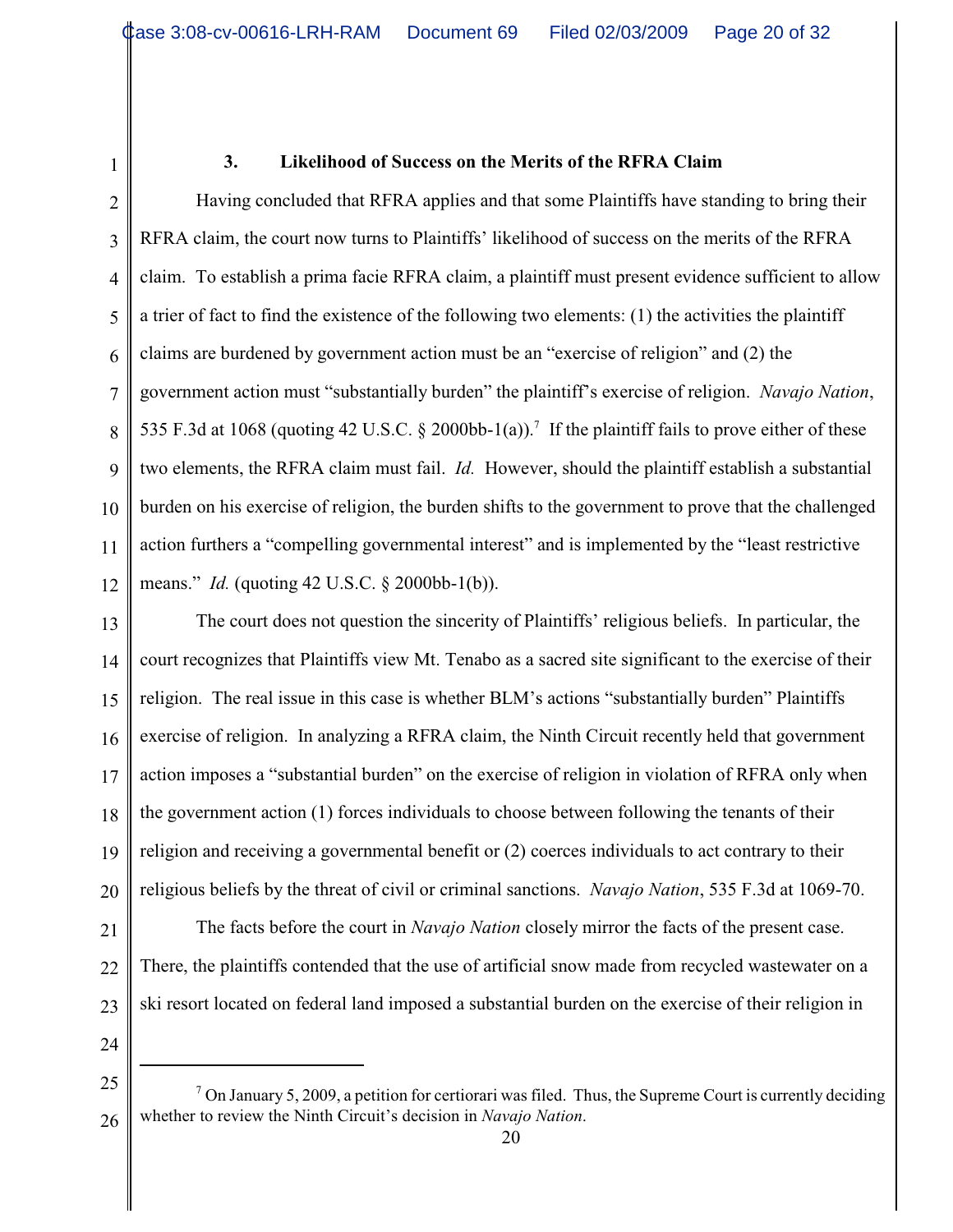1 2 3 4 5 6 7 8 violation of RFRA. *Id.* at 1067. The Forest Service had guaranteed that religious practitioners would continue to have access to the mountain for religious purposes. *Id.* at 1070. Thus, the court reasoned, "the only effect of the proposed upgrades is on the [p]laintiffs' subjective, emotional religious experience. . . . [as] it will spiritually desecrate a sacred mountain and will decrease the spiritual fulfillment they get from practicing their religion on the mountain." *Id.* However, based on the lack of objective harm to the plaintiffs' religious practice, the court concluded that the "diminishment of spiritual fulfillment-- serious though it may be-- is not a 'substantial burden' on the free exercise of religion." *Id.* 

9 10 11 12 13 14 15 16 17 18 19 20 21 22 23 The Supreme Court's decision in *Lyng* is also demonstrative.<sup>8</sup> 485 U.S. 439 (1988). There, Indian tribes challenged the Forest Service's approval of plans to build a logging road in California's Six Rivers National Forest. *Id.* at 442. The tribes argued that the construction of the road would interfere with the free exercise of their religion by disturbing a sacred area. *Id.* at 442- 43. A study commissioned by the Forest Service concluded, and the Court accepted, that the entire area was "significant as an integral and indispensable part of Indian religious conceptualization and practice" and that construction of the road "would cause serious and irreparable damage to the sacred areas which are an integral and necessary part of the [Indian's] belief system . . . ." *Id.* at 442. Noting that it was undisputed that the government's action would have severe and potentially devastating effects on the practice of religion, the Court held that the government's action nonetheless did not impose a burden "heavy enough" on the exercise of religion to trigger the compelling interest test. *Id.* at 448. The Court reasoned that even though the challenged action would "interfere significantly with private persons' ability to pursue spiritual fulfillment according to their own religious beliefs," the affected individuals would neither be coerced into violating their religious beliefs nor penalized for their religious activity by denying any person rights,

24

<sup>25</sup> Although *Lyng* predates the enactment of RFRA, in *Navajo Nation* the Ninth Circuit made clear that <sup>8</sup> the Court's reasoning in *Lyng* applies equally to RFRA cases. *See Navajo Nation*, 535 F.3d at 1071-72 n.13.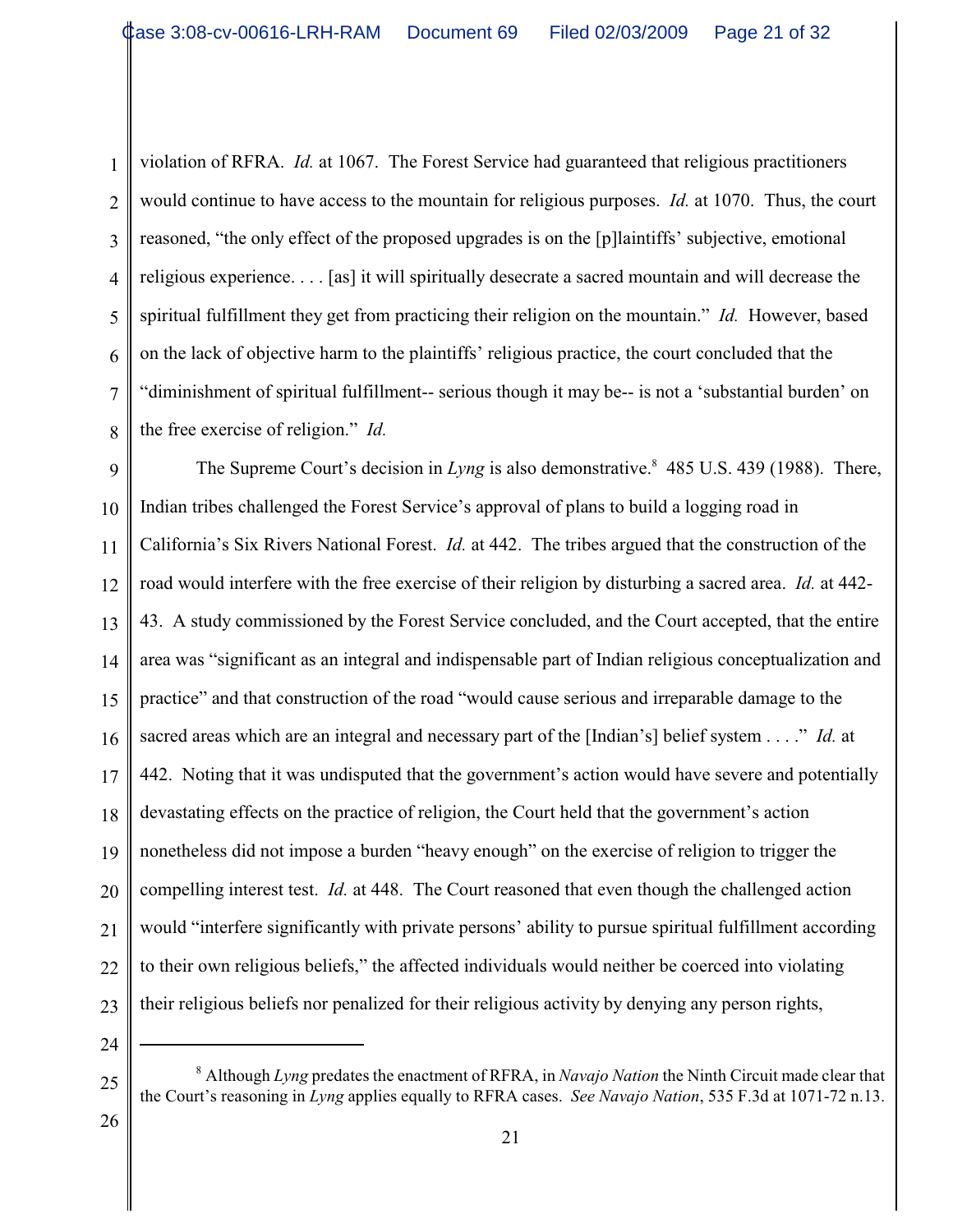1 benefits, and privileges enjoyed by other citizens. *Id.* at 449.

2 3 4 5 6 7 8 9 10 11 12 13 Similarly, in *Snoqualmie Indian Tribe v. Fed. Energy Regulatory Comm'n*, the Ninth Circuit recently held that the Federal Energy Regulatory Commission did not substantially burden the plaintiff tribe's exercise of religion in re-licensing a hydroelectric power plant at Snoqualmie Falls, a 268-foot waterfall near Seattle. 545 F.3d 1207 (9th Cir. 2008). The tribe considered the falls a sacred site, as the falls played a central role in the tribe's creation story and was an important location for the tribe's religious practices. *Id.* at 1211. Applying the standard set forth in *Navajo Nation*, the court stated, "the Tribe's arguments that the dam interferes with the ability of tribal members to practice religion are irrelevant to whether the hydroelectric project either forces them to choose between practicing their religion and receiving a government benefit or coerces them into a Catch-22 situation: exercise of their religion under fear of civil or criminal sanction." *Id.* at 1214. Thus, the court held FERC's decision to re-license the project did not substantially burden the tribe's exercise of religion under RFRA. *Id.* at 1214-15.

14 15 16 17 18 19 20 The above cases indicate that Plaintiffs' burden in demonstrating a substantial burden on the exercise of their religion is high. The court has found no evidence in the record indicating that BLM's approval of the Project (1) forces Plaintiffs to choose between following their religion and receiving a government benefit or (2) coerces Plaintiffs into violating their religious beliefs by threat of civil or criminal sanctions. To the contrary, the evidence demonstrates that Plaintiffs will continue to have access to the areas identified as religiously significant, including the top of Mt. Tenabo, the White Cliffs, the Shoshone Wells, and Horse Canyon.

21 22 23 24 25 Thus, at this time, Plaintiffs have failed to show a substantial burden on the exercise of their religion. Accordingly, Plaintiffs' have failed to establish a likelihood of success on the merits of the RFRA claim. Because Plaintiffs' have not met their burden under RFRA, the court does not consider whether BLM has articulated a compelling government interest or whether the BLM has used the least restrictive means of implementing that interest.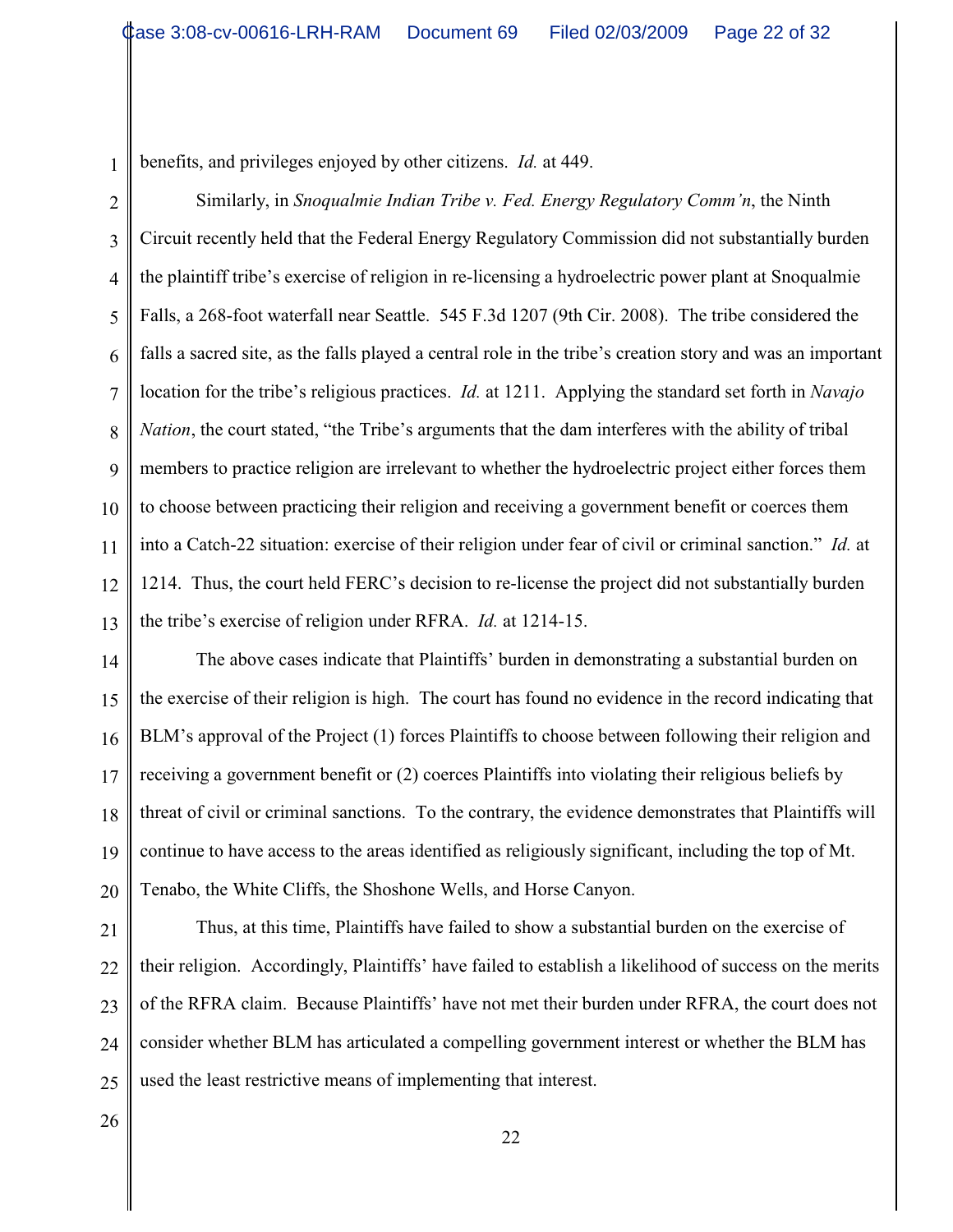1

#### **4. Motion for Judgment on the Pleadings**

2 3 4 5 6 7 8 9 Finally, Barrick seeks a judgment on the pleadings with regard to Plaintiffs' RFRA claim. In the first amended complaint, Plaintiffs allege the following: (1) Western Shoshone members of Plaintiffs use Mt. Tenabo and the surrounding area for various religious uses; (2) these uses constitute an exercise of religion under the RFRA; (3) the project will result in a substantial burden upon the exercise of religion by Western Shoshone people, including members of Plaintiffs; (4) BLM has not demonstrated a compelling governmental interest in approving the Project; (5) the Project is not the least restrictive means of furthering a compelling interest, if one exists; and (6) therefore, in approving the Project, BLM violated RFRA.

10 11 12 13 14 15 16 17 Barrick argues that the allegations in the complaint, even if taken as true, fail to demonstrate that the Project will substantially burden Plaintiffs' exercise of religion. In particular, Barrick deems the complaint inadequate because it fails to allege specific facts needed to meet the test outlined by the Ninth Circuit in *Navajo Nation* for determining what constitutes a "substantial burden." As noted, in *Navajo Nation* the Ninth Circuit held that under RFRA, a "substantial burden" is imposed only when individuals are (1) forced to choose between following the tenants of their religion and receiving a governmental benefit or (2) coerced to act contrary to their religious beliefs by the threat of civil or criminal sanctions. *Navajo Nation*, 535 F.3d at 1069-70.

18 19 20 21 22 23 24 25 Barrick essentially argues Plaintiffs have failed to satisfy the pleading requirements set forth by Rule 8(a) of the Federal Rules of Civil Procedure. Rule 8(a) provides that a claim for relief shall contain "a short and plain statement of the claim showing that the pleader is entitled to relief." Fed. R. Civ. P. 8(a). "All that is required is that the complaint gives 'the defendant fair notice of what the plaintiff's claim is and the ground upon which it rests.'" *Kimes v. Stone*, 84 F.3d 1121, 1129 (9th Cir. 1996) (*quoting Datagate, Inc. v. Hewlett-Packard Co.*, 941 F.2d 864, 870 (9th Cir. 1991)). "This simplified notice pleading standard relies on liberal discovery rules and summary judgment motions to define disputed facts and issues and to dispose of unmeritorious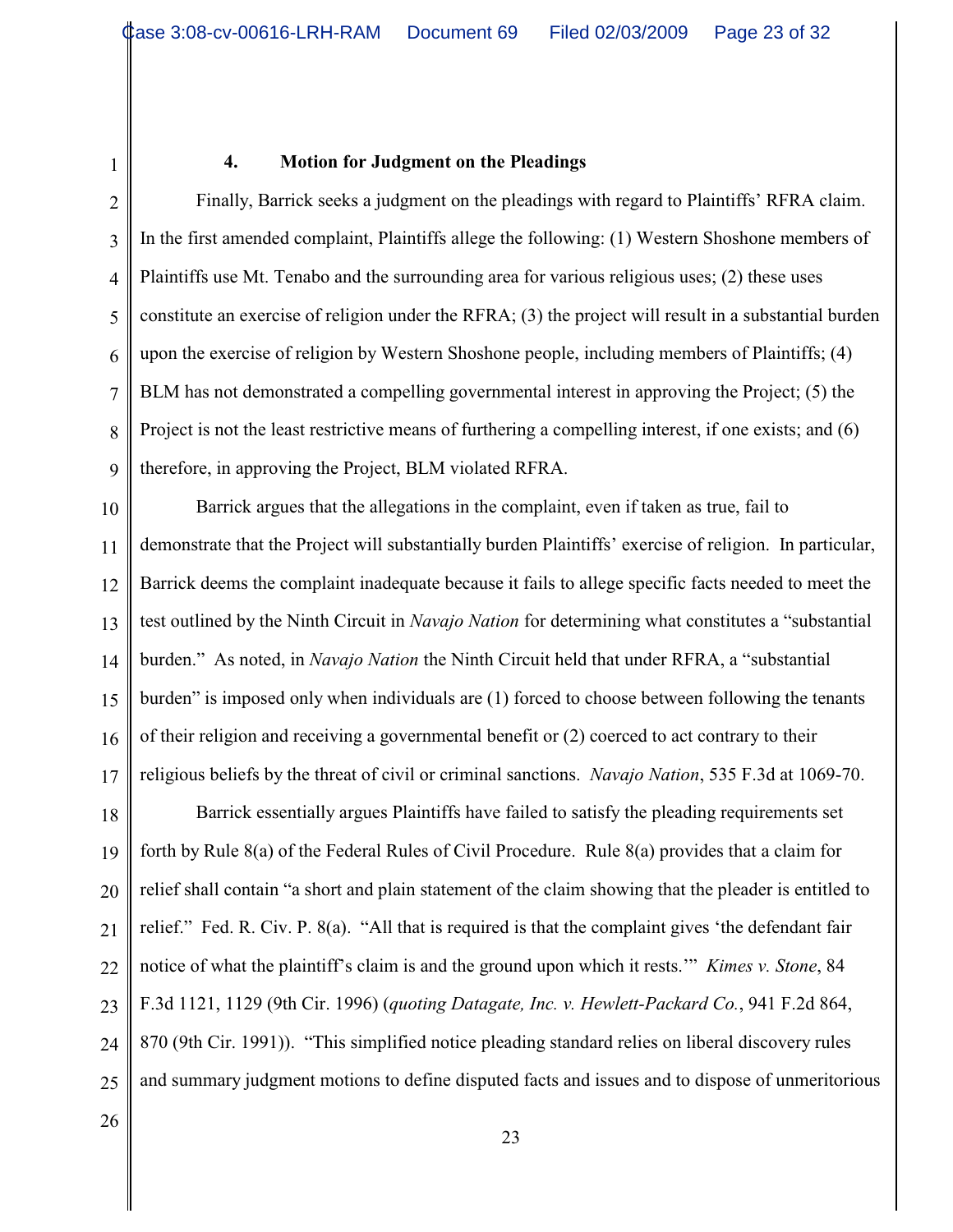1 2 3 4 5 6 claims." *Swierkiewicz v. Sorema N.A.*, 534 U.S. 506, 512 (2002) (citations omitted). However, a plaintiff's obligation to provide the grounds of his entitlement to relief requires more than labels, conclusions, and a formulaic recitation of the elements of the cause of action. *Bell Atlantic Corp. v. Twombly*, 127 S.Ct. 1955, 1965 (2007). "Factual allegations must be enough to raise a right to relief above the speculative level on the assumption that all the allegations in the complaint are true (even if doubtful in fact)." *Id.* (internal citations omitted).

7 8 9 10 11 12 Barrick's argument fails. As the briefing indicates, Barrick's real challenge is to the substance of Plaintiffs's RFRA claim, not the adequacy of the allegations in the complaint. The complaint identifies Plaintiffs' religious uses of Mt. Tenabo and alleges that the Project will substantially burden Plaintiffs' exercise of religion. Taken as true, as the court must when reviewing a motion for judgment on the pleadings, Plaintiffs's assertions are sufficient to state a RFRA claim.

13

# **B. Federal Land Policy And Management Act**

14 15 16 17 18 19 20 21 22 23 24 25 Plaintiffs also allege that Defendants violated FLPMA, 43 U.S.C. §§ 1701-1787. FLPMA governs BLM's management of public lands and establishes standards for BLM to regulate hardrock mining activities on public lands. FLPMA requires the Secretary of the Interior to manage public lands for multiple use, including the use of land for its renewable and nonrenewable resources, which include "recreation, range, timber, minerals, watershed, wildlife and fish, and natural scenic, scientific and historical values." 43 U.S.C. § 1702©. Thus, FLPMA "attempts to balance [the following] two vital–but often competing–interests": (1) the "need for domestic sources of minerals, food timber, and fiber from the public lands," and (2) the need to "mitigate the devastating environmental consequences of hardrock mining." *Mineral Policy Center v. Norton*, 292 F. Supp. 2d 30, 33 (D.D.C. 2003) (citing 43 U.S.C. §§ 1701(a)(12),  $1701(a)(8)$ ). The heart of FLPMA requires, "In managing the public lands the Secretary [of Interior]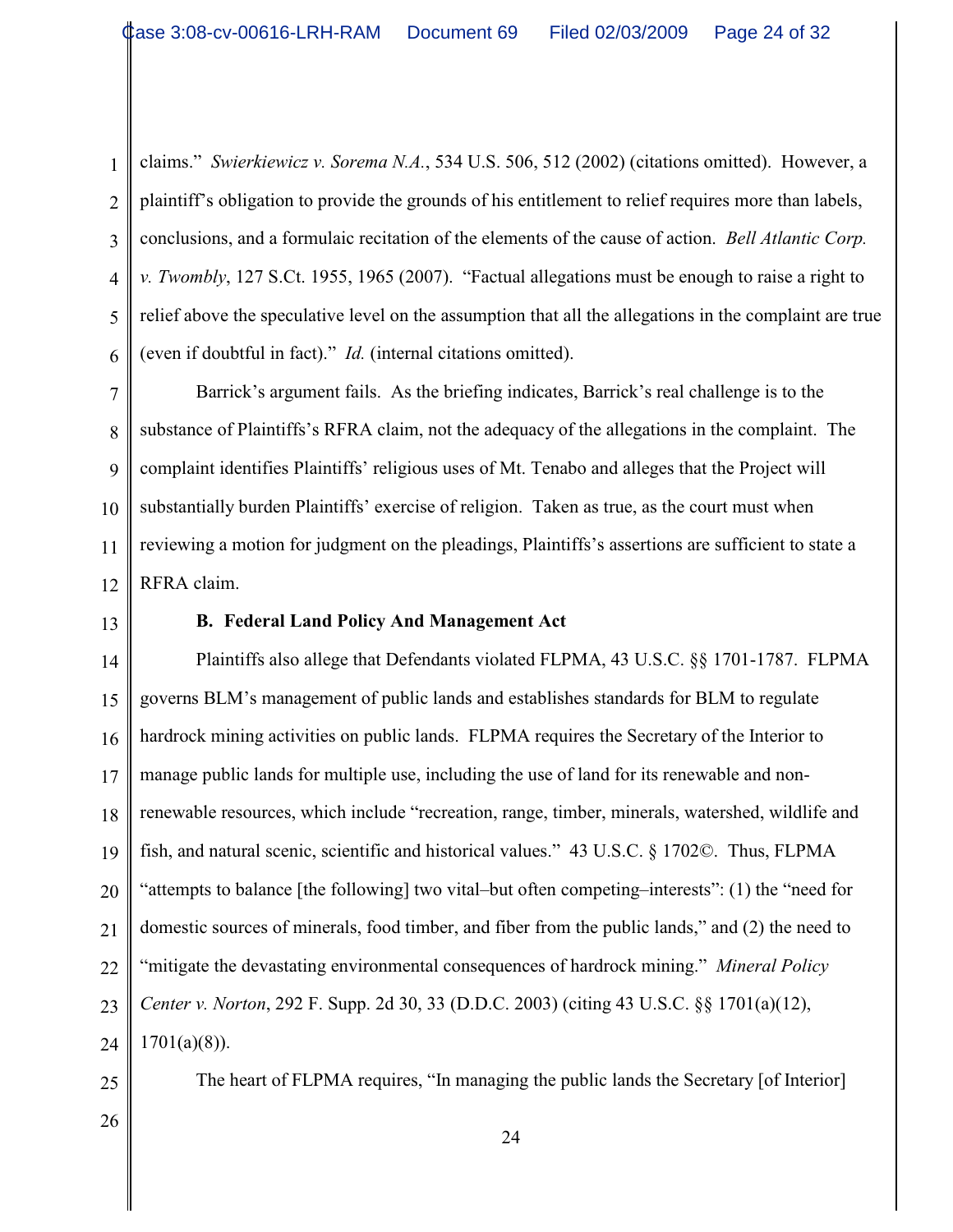1 2 3 4 5 6 7 8 9 10 11 12 13 14 15 16 17 18 19 20 21 22 23 24 25 26 25 shall, by regulation or otherwise, take any action necessary to prevent unnecessary and undue degradation of the lands." 43 U.S.C. § 1732(b). Pursuant to this mandate, BLM cannot approve a mining plan that would result in "unnecessary or undue degradation of public land." 43 C.F.R.  $3809.411(d)(3)(iii)$ . BLM defines unnecessary and undue degradation ("UUD") as conditions, activities, or practices that: (1) Fail to comply with one or more of the following: the performance standards in § 3809.420, the terms and conditions of an approved plan of operations, operations described in a complete notice, and other Federal and state laws related to environmental protection of cultural resources; (2) Are not "reasonably incident" to prospecting, mining, or processing operations as defined § 3715.0-5 of this chapter; or (3) Fail to attain a stated level of protection or reclamation required by specific laws in areas such as the California Desert Conservation Area, Wild and Scenic Rives, BLM-administered portions of the National Wilderness System, and BLM-administered National Monuments and National Conservation Areas. 43 C.F.R. 3809.5. The court reviews decisions allegedly in violation of both FLPMA and NEPA under the Administrative Procedures Act ("APA"). *Oregon Natural Res. Council Fund v. Brong*, 492 U.S. F.3d 1120, 1124-25 (9th Cir. 2007). Under the APA, a reviewing court may set aside agency actions that are "arbitrary, capricious, an abuse of discretion, or otherwise not in accordance with the law." *Id.* at 1125 (*quoting Natural Res. Def. Council v. Nat'l Marine Fisheries Serv.*, 421 F.3d 872, 877 (9th Cir. 2005)); 5 U.S.C. § 706(2)(A). Review under the arbitrary and capricious standard is narrow, and the court must not substitute its own judgment for that of the agency. *Lands Council v. McNair*, 537 F.3d 981, 987 (9th Cir. 2008) (en banc) (citations omitted). Nonetheless, the court must "engage in a substantial inquiry" and a "thorough, probing, in-depth review." *Brong*, 492 F.3d at 1125 (*quoting Native Ecosystems Council v. U.S. Forest. Serv.*, 418 F.3d 953, 960 (9th Cir. 2005)). To meet its burden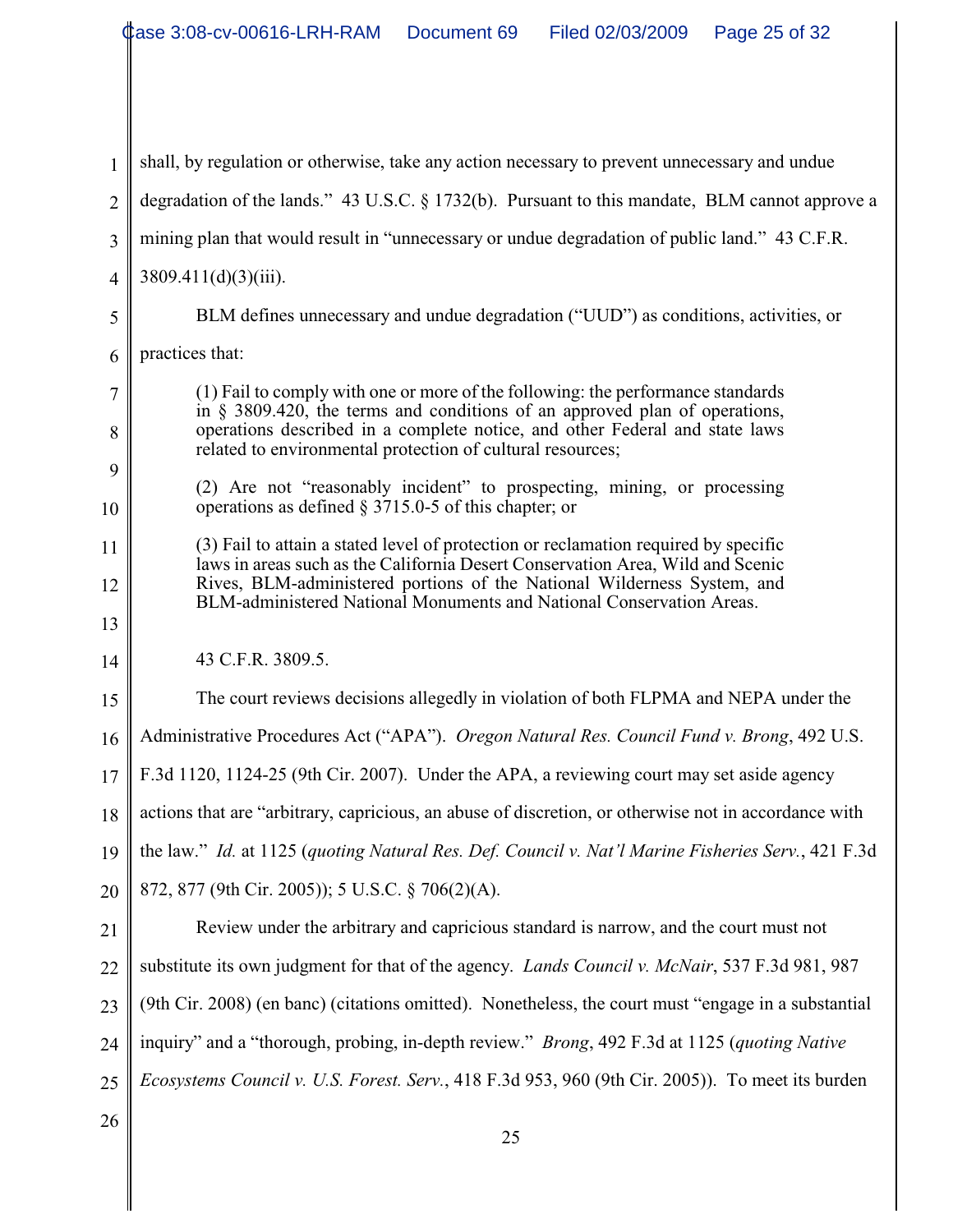1 2 3 4 5 6 under this standard, an agency must present a "rational connection between the facts found and the conclusion made." *Id.* Thus, "the court will reverse a decision as arbitrary and capricious only if the agency relied on factors Congress did not intend it to consider, entirely failed to consider an important aspect of a problem, or offered an explanation that runs counter to the evidence before the agency or is so implausible that it could not be ascribed to a difference in view or the product of agency expertise." *Lands Council*, 537 F.3d at 987 (citations and internal quotations omitted).

7 8 9 10 11 12 13 14 15 Plaintiffs allege that by failing to protect (1) sacred areas, (2) water resources, (3) visual resources, and (4) reserved water rights, BLM has permitted unnecessary and undue degradation to public lands in violation of FLPMA. The court has reviewed the record currently before it, including the Final EIS and supporting documents, the Record of Decision, the relevant law, and the arguments of the parties. The court finds that based on the evidence and arguments presented to it at this time, it appears that BLM has fully considered the relevant issues and presented a rational connection between the facts found and the conclusions made. Thus, Plaintiffs have failed to establish a likelihood of success on the merits of their FLPMA claim. The court will briefly address each of the identified challenges below.

16 17 18 19 20 21 22 23 24 First, in considering the Project, BLM went to great lengths to evaluate potential impacts on Native American traditional values and culture. The Final EIS includes more than seventy pages discussing the Project's potential disruption of "Native American traditional values," including the effect of the proposed project on Western Shoshone religious sites and practices. As part of its review, BLM (1) consulted several environmental and ethnographic impact studies, which began in the early 1990s, concerning mining and Native American activities in the area; (2) conducted extensive archeological surveys of the Project area; and (3) addressed public comments challenging the Draft and Final EIS. Based on the evidence presented and the arguments presently before the court, it appears that BLM's conclusion was supported by substantial evidence and otherwise not

- 25
- 26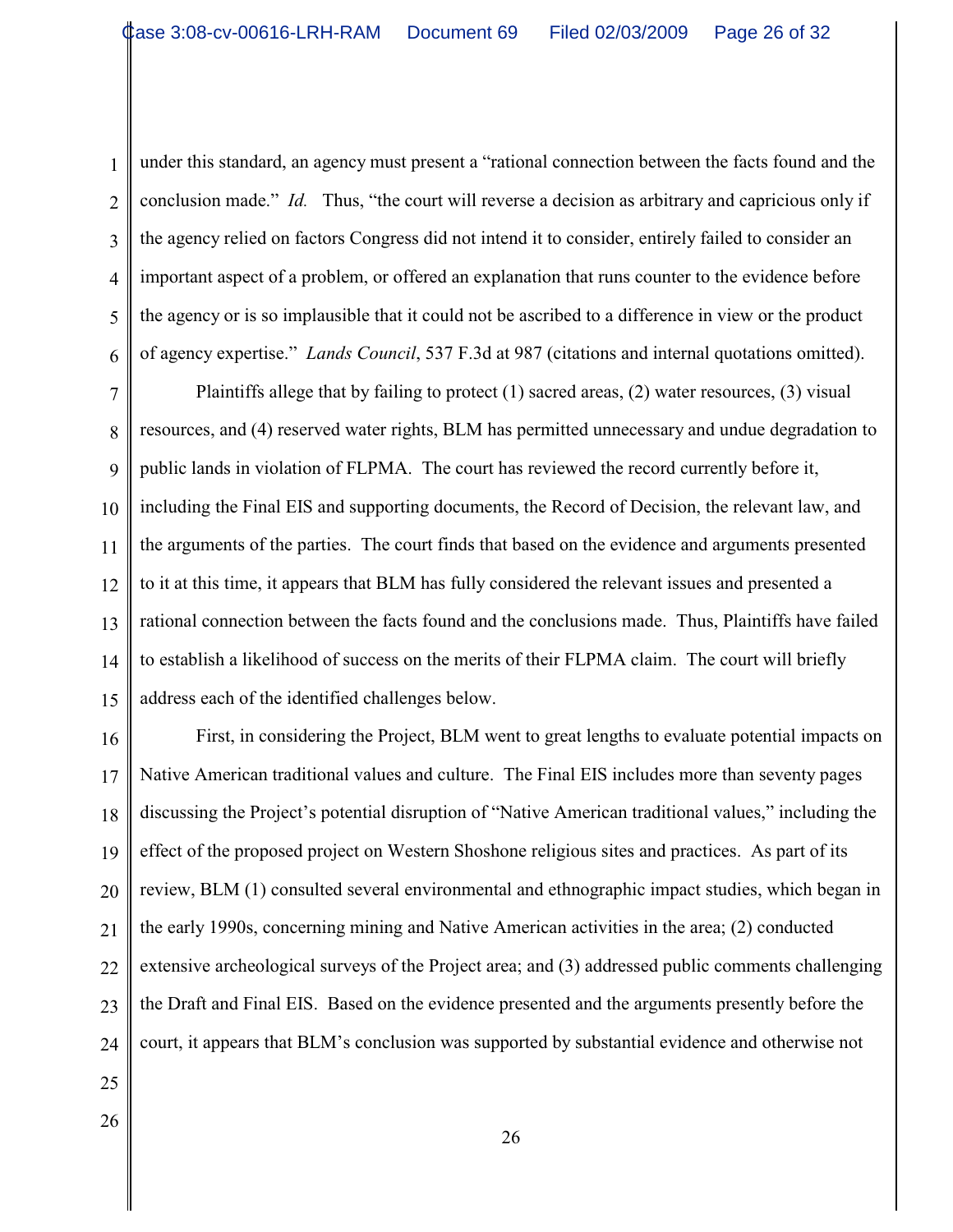arbitrary or capricious.<sup>9</sup>

1

2 3 4 5 6 7 8 Similarly, in reviewing the Project's impact on water resources, BLM conducted an extensive analysis. Although BLM ultimately concluded that it is impossible to determine conclusively the effect of the Project on water sources, BLM implemented a monitoring and mitigation requirement to ensure that future impacts to water sources would be controlled. Based on the evidence and arguments presented to the court at this time, it appears that BLM's conclusion and analysis with regard to water resources was not arbitrary, capricious, or unsupported by the law.

9 10 11 12 13 14 In addition, it appears that BLM has satisfied its visual resource management ("VRM") obligations. In the Final EIS, BLM considered visual values and made reasonable attempts to meet the VRM objectives and minimize the visual impacts of the Project. In particular, BLM has ensured that the long-term effects of the project will be minimized through recontouring and revegetation. Accordingly, at this time Plaintiffs have not demonstrated that BLM failed to satisfy its VRM obligations in violation of FLPMA.

Finally, with regard to BLM's alleged violation of Public Water Reserve Number 107 ("PWR 107"), BLM is not required to afford absolute protection to all seeps and springs located on

16 17

<sup>18</sup> 19 20 21 22  $9$  Plaintiffs also claim that BLM violated Executive Order 13007 (May 24, 1996), 61 Fed. Reg. 26771. The order states that agencies are to (1) accommodate access to and ceremonial use of Indian sacred sites by Indian religious practitioners and (2) avoid adversely affecting the physical integrity of such sacred sites." The preamble to 43 C.F.R. § 3809 states, "In these regulations, BLM has decided that it will approve plans of operations . . . if the requirements of subpart 3809 are satisfied and other considerations that attach to a Federal decision, such as Executive Order 13007 on Indian Sacred Sites, are also met." 65 Fed. Reg. 69998, 70032 (Nov. 21, 2000).

<sup>23</sup> 24 25 26 Despite the clear applicability of the executive order here, BLM did not violate the order in approving the site. The order requires agencies to "accommodate access" to religious sites and requires agencies to "avoid adversely affecting the physical integrity" of sacred sites. Here, the BLM has implemented mitigation procedures to minimize harm to the mountain. Moreover, the BLM has concluded that the Project will not adversely harm the areas that identified as important to the Western Shoshone religion (the Shoshone Wells, the top of Mt. Tenabo, the White Cliffs, and Horse Canyon). Thus, it does not appear that BLM has violated Executive Order 13007.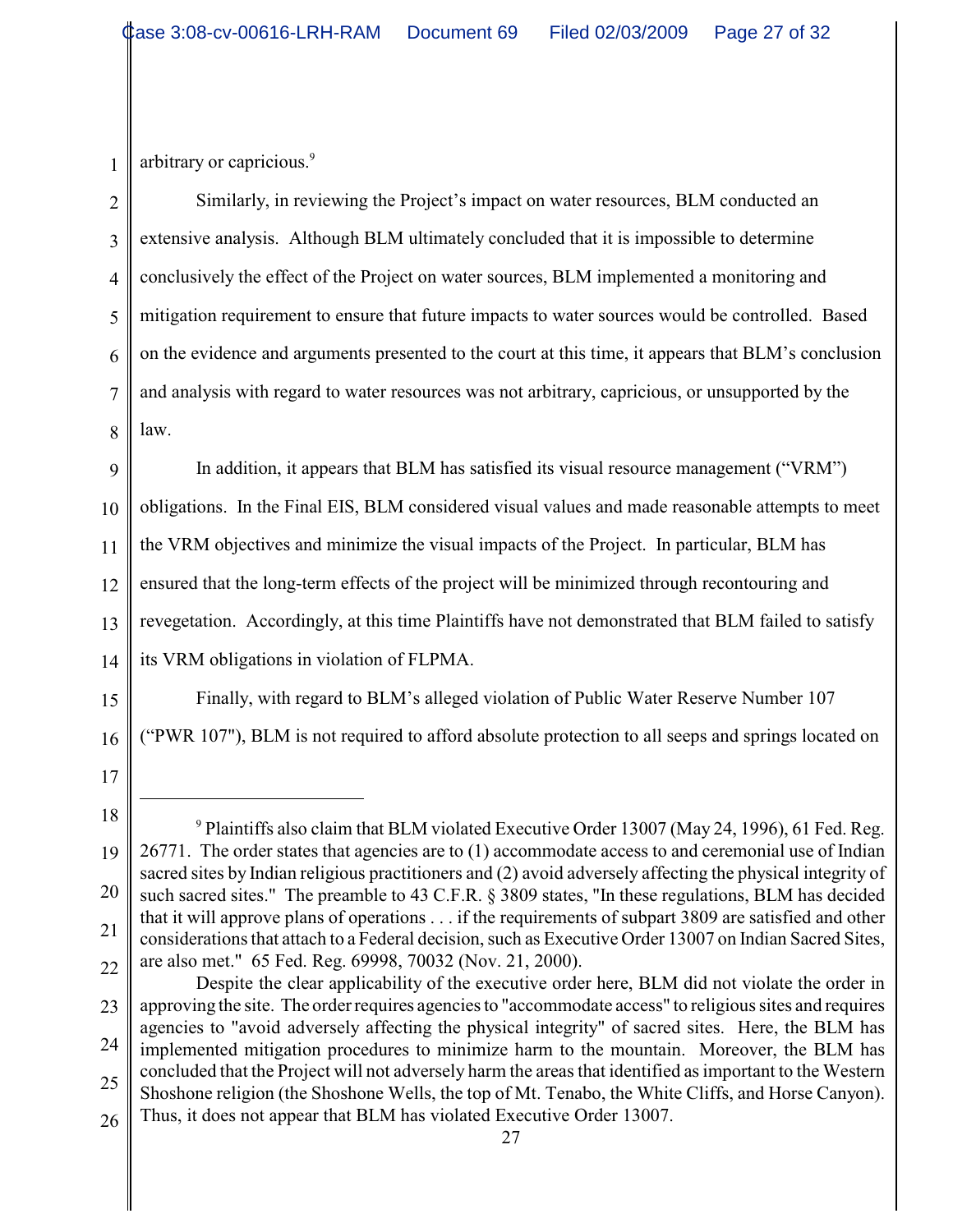1 2 3 4 5 6 7 8 federal land. Instead, PWR 107 applies only to those water sources that are "important" and have sufficient flow for consumption. (Cortez's Opp. Pls.' Mot. Prelim. Inj. (#21), Ex. 12, Solicitor's Opinion, 90 Interior Dec. 81, 1983 WL 187400 (D.O.I.) (Feb. 16, 1983).) Plaintiffs have failed to identify any waters within the Project that are important and have sufficient flow for consumption by humans or livestock. Moreover, Plaintiffs do not assert that the reservation of water from the seeps and springs is for human or animal consumption. Instead, they argue that the reduction in water will harm their use and enjoyment. PWR 107 does not protect these interests. Thus, at this time, Plaintiffs have failed to demonstrate that the BLM violated PWR 107.

9 10 11 12 13 Plaintiffs have failed to present arguments or point to deficiencies in the record indicating that by failing to protect sacred areas, water resources, visual resources, and reserved water rights, BLM has permitted unnecessary and undue degradation to public lands in violation of FLPMA. Accordingly, the court finds that Plaintiffs' are unlikely to be successful on the merits of their FLPMA claim.

14

#### **C. National Environmental Policy Act**

15 16 17 18 19 20 21 22 23 NEPA, 42 U.S.C. §§ 4321-4370, requires federal agencies to examine the environmental effects of proposed federal actions. "NEPA is a statute that aims to promote environmentally sensitive governmental decision-making, without prescribing any substantive standards." *Anderson v. Evans*, 314 F.3d 1006, 1016 (9th Cir. 2002), *amended and superseded on other grounds by* 371 F.3d 475 (9th Cir. 2004) (*citing Robertson v. Methow Valley Citizens Council*, 490 U.S. 332, 353 (1989)). Pursuant to NEPA, a federal agency must prepare an EIS for all "major Federal actions significantly affecting the quality of the human environment." 42 U.S.C. § 4332(2)©; *Klamath-Siskiyou Wildlands Center v. Bureau of Land Mgmt.*, 387 F.3d 989, 993 (9th Cir. 2004).

24 25 "An EIS is a thorough analysis of the potential environmental impact that 'provide[s] full and fair discussion of significant environmental impacts . . .[and] inform[s] decisionmakers and the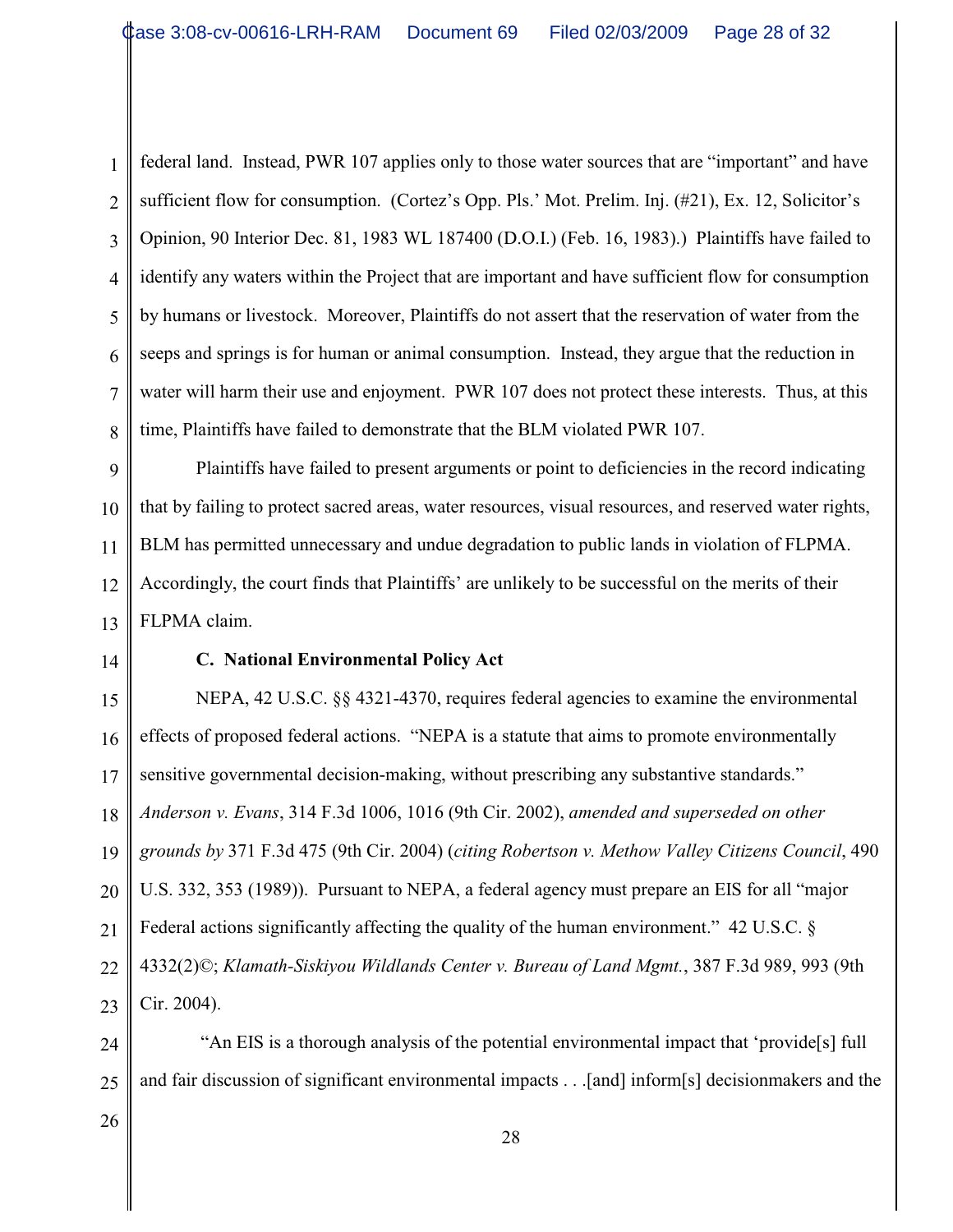1 2 3 4 5 6 7 8 public of the reasonable alternatives which would avoid or minimize adverse impacts or enhance the quality of the human environment.'" *Id*. (citing 40 C.F.R. § 1502.1). More specifically, NEPA requires a federal agency to consider the following: (1) the environmental impact of the proposed action; (2) any adverse environmental effects that cannot be avoided should the proposed action be implemented; (3) alternatives to the proposed action; (4) the relationship between local short-term uses of the environment and the maintenance and enhancement of long-term productivity; and (5) any irreversible and irretrievable commitments of resources should the proposed action be implemented. 42 U.S.C. § 4332©.

9 10 11 12 13 14 15 16 17 18 19 "In assessing the adequacy of an EIS, [the court] employ[s] a 'rule of reason' test to determine whether the EIS contains a 'reasonably thorough discussion of the significant aspects of probable environmental consequences.'" *Hells Canyon Alliance v. U.S. Forest Serv.*, 227 F.3d 1170, 1177 (9th Cir. 2000) (*quoting Neighbors of Cuddy Mountain v. U.S. Forest Serv.*, 137 F.3d 1372, 1376 (9th Cir. 1998)). "Under this standard, [the court's] task is to ensure that the [agency] took a 'hard look' at these consequences." *Id.* (*citing Assoc. of Pub. Customers v. Bonneville Power Admin.*, 126 F.3d 1158, 1188 (9th Cir. 1997)). "This review requires the district court to make a 'pragmatic judgment whether the EIS's form, content, and preparation foster both informed decision-making and informed public participation." *Half Moon Bay Fishermans' Marketing Assoc. v. Carlucci*, 857 F.2d 505, 508 (9th Cir. 1988) (*quoting California v. Block*, 690 F.2d 753, 761 (9th Cir. 1982)).

20 21 22 23 24 Plaintiffs argue BLM violated NEPA by (1) failing to fully analyze all aspects of baseline conditions; (2) failing to consider adequately the environmental impacts of the Project, particularly with regard to air quality; (3) failing to provide the public with an opportunity to review and comment on all material aspects of the Project; and (4) failing to discuss mitigation measures in sufficient detail.

The court has reviewed the record currently before it, including the Final EIS and

26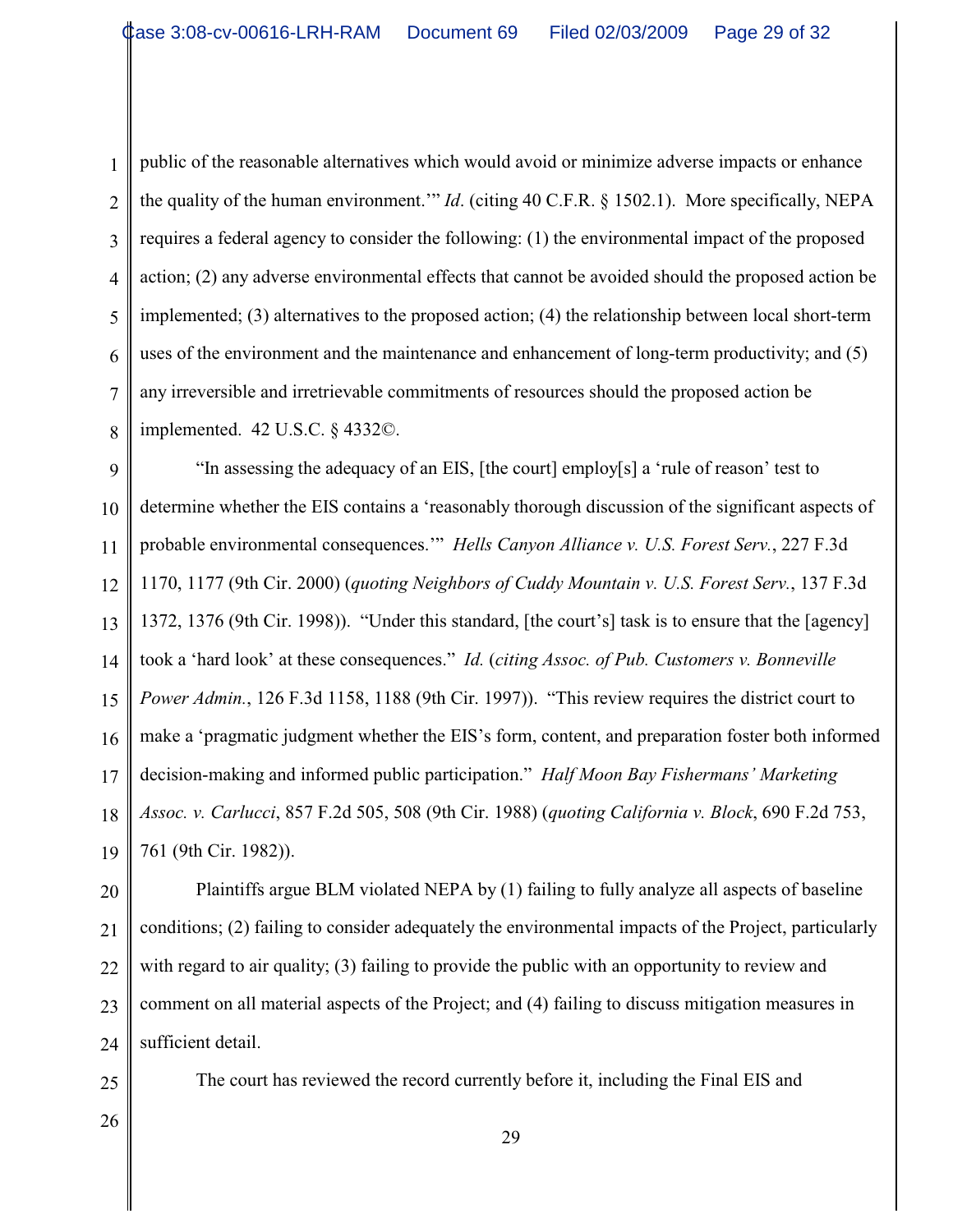1 2 3 4 5 6 7 8 supporting documents, the Record of Decision, the relevant law, and the arguments of the parties. Based on its review, at this time it appears to the court that BLM adequately provided for and responded to public comments, thoroughly considered the Project's potential impacts, and took a "hard look" at the environmental consequences of the proposed action. In particular, the Final EIS contains an in-depth analysis of the Project's impact on air quality. In this analysis, the agency does not appear to rely on conclusory statements unsupported by data, authorities, or explanation. Instead, the agency appears to have made a reasoned decision based on its evaluation of the evidence.

9 10 11 12 13 14 15 Further, based on the arguments and record provided to the court at this time, it appears that BLM has adequately addressed and discussed mitigation measures. NEPA requires an EIS to contain a detailed discussion of possible mitigation measures. *Robertson v. Methow Calley Citizens Council*, 490 U.S. 332, 351 (1989). However, NEPA does not impose a substantive requirement that mitigation measures actually be taken. *Id.* at 352-53. Instead, NEPA requires that mitigation measures be "discussed in sufficient detail to ensure that environmental consequences have been fairly evaluated . . . ." *Id.* at 352-53.

16 17 18 19 20 21 22 At this time, Plaintiffs have failed to demonstrate that BLM's mitigation measures constitute "broad generalizations and vague references." *Neighbors of Cuddy Mountain*, 137 F.3d at 180-81. In the Final EIS, BLM provides a variety of mitigation measures, including monitoring and other requirements, and for each discusses its substance and effectiveness. Thus, it appears that, as required by NEPA, BLM's mitigation analysis constitutes a reasonably complete discussion of possible mitigation measures. Accordingly, the court finds that Plaintiffs have failed to establish a likelihood of success on the merits of the NEPA claim.

- 23 ///
- 24 ///
- 25 ///
- 26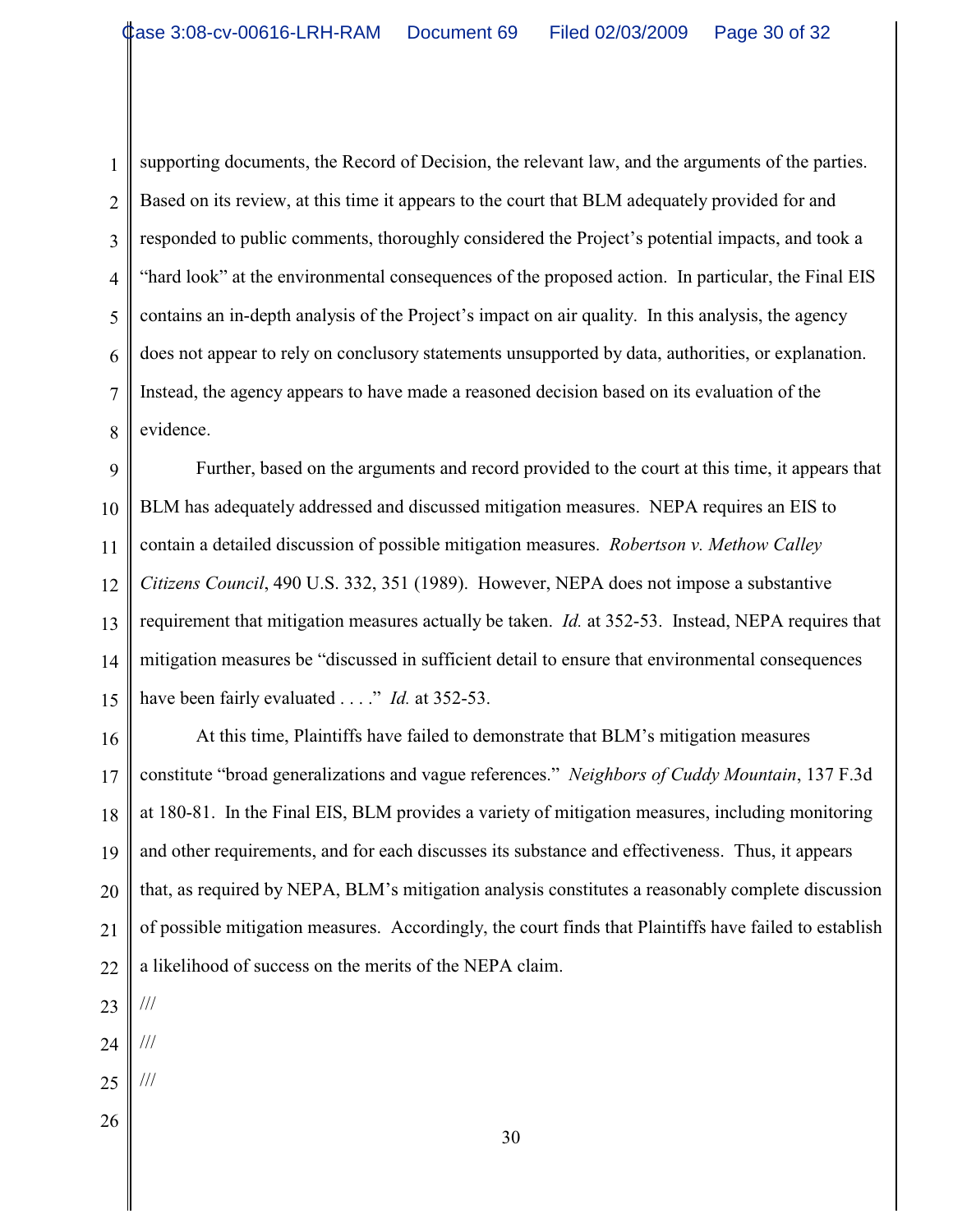1

### **D. The Remaining Preliminary Injunction Factors**

2 3 4 5 6 7 8 To succeed on a request for a preliminary injunction, a plaintiff must establish the following: (1) a likelihood of success on the merits; (2) a likelihood of irreparable injury to the plaintiffs if injunctive relief is not granted; (3) a balance of hardships favoring the plaintiff; and (4) advancement of the public interest. *See Winters*, 129 S. Ct. at 376 (citations omitted). The court has concluded that Plaintiffs are not likely to be successful on the merits of their claims. Nonetheless, a brief discussion of the remaining factors solidifies the court's conclusion that a preliminary injunction is not warranted here.

9 10 11 12 13 14 15 16 17 18 19 The court does not question that the implementation of the Project will irreparably harm the environment. However, the Ninth Circuit has held, "Our law does not . . . allow us to abandon a balance of harms analysis just because a potential environmental injury is at issue." *Id. Lands Council*, 537 F.3d at 1003. Barrick has provided evidence establishing the substantial monetary losses which will occur should the court grant a preliminary injunction. Further, Barrick has provided evidence through the testimony of an expert witness, a representative of Lander County, affected contractors and sub-contractors, and Western Shoshone tribal representatives in favor of the Project, which demonstrates a great likelihood of substantial harm to both the local and state economies should the Project be delayed. In light of the claimed harms to Plaintiffs, Barrick, and the public, the court finds that Plaintiffs have failed to establish that the balance of hardship tips in their favor. Accordingly, the court will deny the motion for preliminary injunction.

20 **IV. Conclusion**

21

22 23 24 25 To summarize, the court finds that Plaintiffs have failed to demonstrate a likelihood of success on the merits of their claims, that the balance of hardships tips in their favor, or that an injunction is in the public interest. Accordingly, the court has denied the motion for preliminary injunction. Similarly, the court has denied the motion for partial judgment on the pleadings. Nonetheless, the court emphasizes that in no way does its ruling foreclose Plaintiffs from